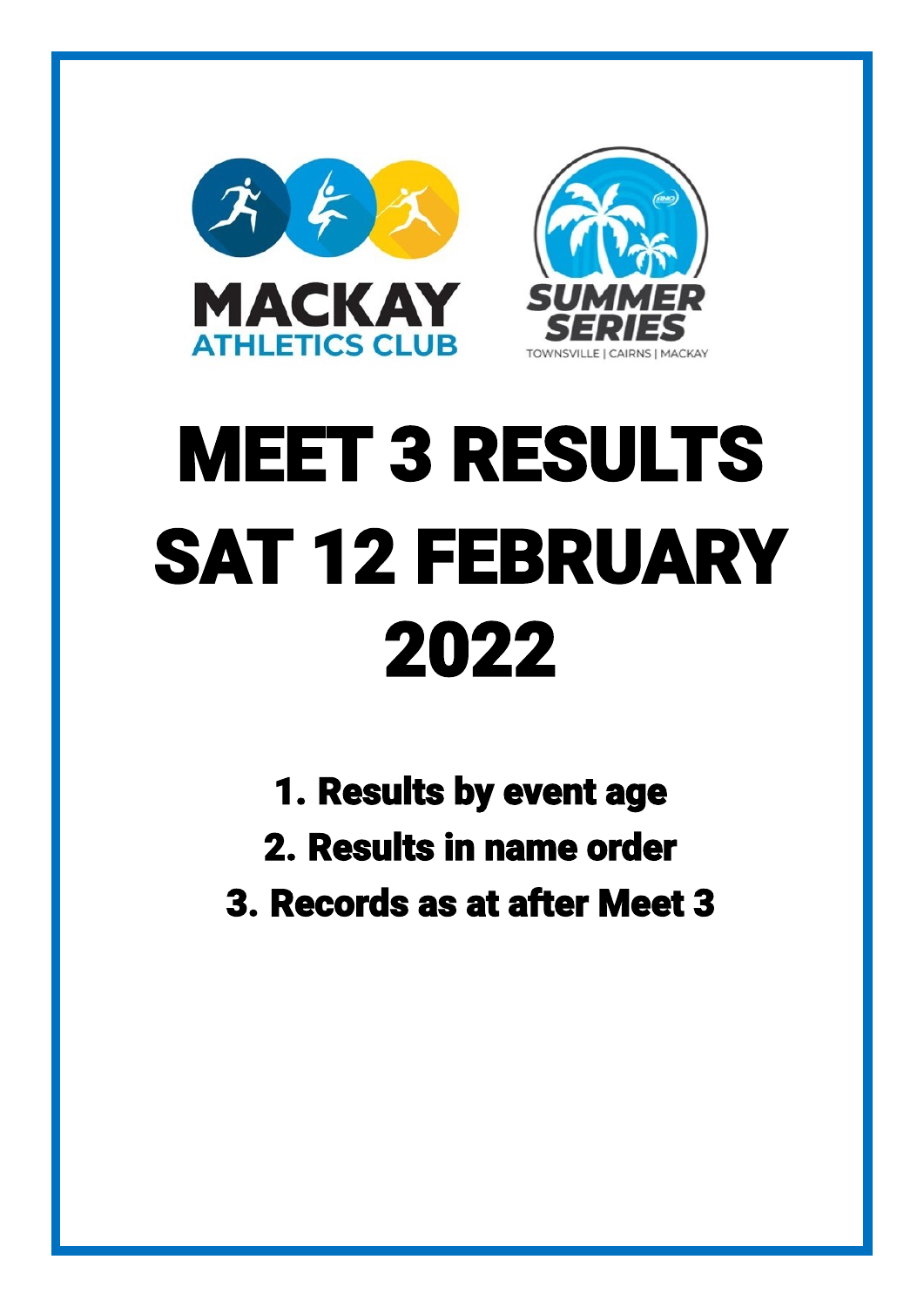**Meet 3**

# **Mackay Aquatic & Recreation Complex**

| Girls |  | 60 m |  |
|-------|--|------|--|
|-------|--|------|--|

| <b>ATLIS \ OO TIL</b>                       |                   |             |      |
|---------------------------------------------|-------------------|-------------|------|
| Name                                        | Age Team          | Finals      | Wind |
| Finals                                      |                   |             |      |
| 1 Lanah Kerr                                | 7 Moranbah        | 13.34       | NWI  |
| Girls $960 m$                               |                   |             |      |
| Name                                        | Aqe Team          | Finals      | Wind |
| 1 Peyton Smith                              | 9 Ross River      | 10.15       | NWI  |
| Girls 7 100 m                               |                   |             |      |
| Name                                        | Age Team          | Finals      | Wind |
| 1 Lanah Kerr                                | 7 Moranbah        | 22.37       | NWI  |
| Girls 9 100 m                               |                   |             |      |
| Name                                        | Age Team          | Finals      | Wind |
| 1 Peyton Smith                              | 9 Ross River      | 16.18       | NWI  |
| Girls 9 800 m                               |                   |             |      |
| Name                                        | Age Team          | Finals      |      |
| 1 Peyton Smith                              | 9 Ross River      | 3:09.47     |      |
| Girls 7 Long Jump                           |                   |             |      |
| Name                                        | Age Team          | Finals Wind |      |
| 1 Lanah Kerr                                | 7 Moranbah        | 1.65m NWI   |      |
| Girls 9 Long Jump                           |                   |             |      |
| Name                                        | Age Team          | Finals Wind |      |
| 1 Peyton Smith                              | 9 Ross River      | 3.02m NWI   |      |
| Women 40-44 60 m                            |                   |             |      |
| Name                                        | Age Team          | Finals Wind |      |
| 1 Madeleine Moller                          | 40 Mackay         | 8.90        | NWI  |
| 2 Kristie Wieland                           | 43 Moranbah       | 10.63       | NWI  |
| Girls 10 100 m                              |                   |             |      |
| Name                                        | Age Team          | Finals      | Wind |
| =====================<br>1 Tahlia McGilvray | 10 Mackay         | 16.05       | 0.4  |
| 2 Maddie Searle                             | 10 Tvl North Star | 16.89       | 0.4  |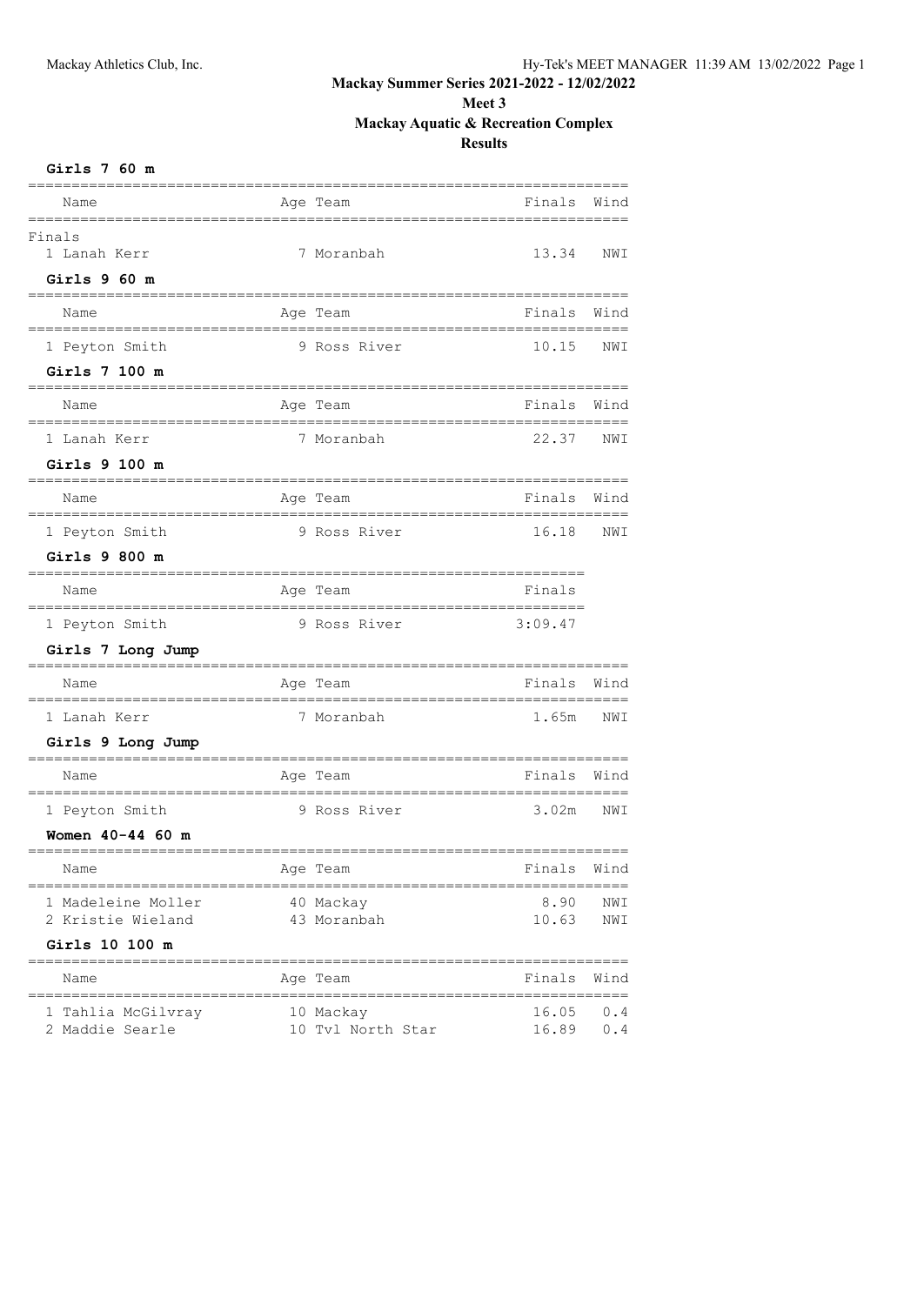## **Meet 3 Mackay Aquatic & Recreation Complex Results**

| Girls 12 100 m                                    |                        |                                                     |                    |         |                     |
|---------------------------------------------------|------------------------|-----------------------------------------------------|--------------------|---------|---------------------|
| Name<br>;===========<br>====================      |                        | Age Team<br>---------------------------------       | Finals             | Wind    |                     |
| 1 Lily Woods<br>2 Marli Eden                      |                        | 12 Qld Athletic<br>12 Athletics North Qld 15.48 0.4 | 14.12              | 0.4     |                     |
| Girls 13 100 m                                    |                        |                                                     |                    |         |                     |
| Name                                              |                        | Age Team                                            | Finals             | Wind H# |                     |
| 1 Keonie Wieland<br>2 Hayley Colless              |                        | 13 Moranbah<br>13 North Mackay                      | 14.35<br>14.59 1.8 | 1.8     | 2<br>$\overline{c}$ |
| Girls 14 100 m                                    |                        |                                                     |                    |         |                     |
| :=========<br>Name                                |                        | Age Team                                            | Finals             | Wind H# |                     |
| 1 Amelia Marriott<br>2 Indya Burford              | 14 Mackay<br>14 Mackay |                                                     | 14.20<br>14.83 1.8 | 1.8     | 2<br>2              |
| Women $40 - 44$ 100 m<br>------------------------ |                        |                                                     |                    |         |                     |
| Name                                              |                        | Age Team                                            | Finals             | Wind    |                     |
| 1 Kristie Wieland                                 |                        | 43 Moranbah                                         | 18.60              | 1.6     |                     |
| Girls 10 800 m                                    |                        |                                                     |                    |         |                     |
| Name                                              |                        | Age Team                                            | Finals             |         |                     |
| 1 Tahlia McGilvray 10 Mackay<br>2 Maddie Searle   |                        | 10 Tvl North Star 3:25.01                           | 2:53.83            |         |                     |
| Girls 12 800 m                                    |                        |                                                     |                    |         |                     |
| Name                                              |                        | Age Team                                            | Finals             |         |                     |
| 1 Marli Eden                                      |                        | 12 Athletics North Qld 3:09.54                      |                    |         |                     |
| Girls 13 800 m                                    |                        |                                                     |                    |         |                     |
| Name                                              |                        | Age Team                                            | Finals             |         |                     |
| 1 Chloe Waples<br>2 Hayley Colless                |                        | 13 Athletics North Qld 2:50.66<br>13 North Mackay   | 2:53.62            |         |                     |
| Girls 14 800 m<br>-------------------             |                        | ==============                                      |                    |         |                     |
| Name                                              |                        | Age Team                                            | Finals             |         |                     |
| 1 Amelia Marriott                                 |                        | 14 Mackay                                           | 2:50.84            |         |                     |
| Women 16-17 800 m<br>===================          |                        | ===============                                     |                    |         |                     |
| Name                                              |                        | Age Team                                            | Finals             |         |                     |
| 1 Matilda Dennison                                |                        | 16 Peak Perform                                     | 2:42.30            |         |                     |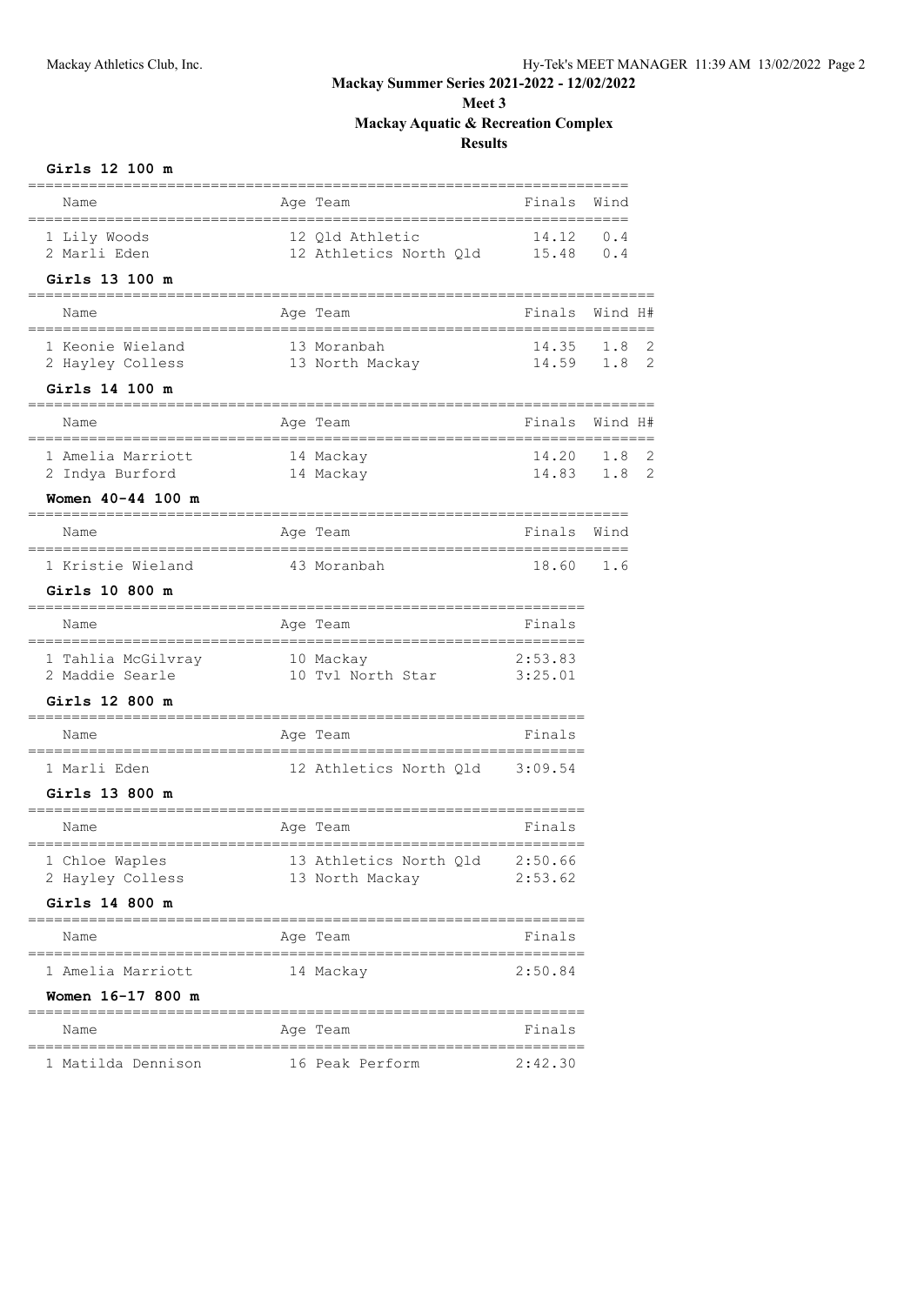# **Meet 3**

# **Mackay Aquatic & Recreation Complex**

| Girls 10 High Jump                   |                                           |                |            |   |
|--------------------------------------|-------------------------------------------|----------------|------------|---|
| Name                                 | Age Team                                  | Finals         |            |   |
| 1 Maddie Searle                      | 10 Tvl North Star                         | 1.05m          |            |   |
| Girls 12 High Jump                   |                                           |                |            |   |
| Name                                 | Age Team                                  | Finals         | H#         |   |
| Marli Eden                           | 12 Athletics North Qld                    | ΝH             | 2          |   |
| Girls 13 High Jump                   |                                           |                |            |   |
| Name                                 | Age Team                                  | Finals         | H#         |   |
| 1 Chloe Waples<br>1 Hayley Colless   | 13 Athletics North Qld<br>13 North Mackay | 1.30m<br>1.30m | 3<br>3     |   |
| Girls 14 High Jump                   |                                           |                |            |   |
| Name                                 | Age Team                                  | Finals         | H#         |   |
| 1 Amelia Marriott                    | 14 Mackay                                 | 1.15m          | 3          |   |
| Women 15 High Jump                   |                                           |                |            |   |
| Name                                 | Age Team                                  | Finals         | H#         |   |
| 1 Elizabeth Donohue                  | 15 Mackay                                 | 1.45m          | 3          |   |
| Women 16-17 High Jump                |                                           |                |            |   |
| Name                                 | Age Team                                  | Finals         | H#         |   |
| 1 Matilda Dennison                   | 16 Peak Perform                           | 1.45m          | 3          |   |
| Girls 10 Long Jump                   |                                           |                |            |   |
| Name                                 | Age Team                                  | Finals         | Wind H#    |   |
| 1 Tahlia McGilvray                   | 10 Mackay                                 | 3.43m          | NWI        | 2 |
| 2 Maddie Searle                      | 10 Tvl North Star                         | 3.12m          | NWI        | 2 |
| Girls 12 Long Jump                   |                                           | =====          |            |   |
| Name                                 | Age Team                                  | Finals         | Wind       |   |
| 1 Lily Woods<br>2 Marli Eden         | 12 Qld Athletic<br>12 Athletics North Qld | 4.50m<br>3.27m | NWI<br>NWI |   |
| Girls 13 Long Jump                   |                                           |                |            |   |
| Name                                 | Age Team                                  | Finals         | Wind       |   |
| 1 Keonie Wieland<br>2 Hayley Colless | 13 Moranbah<br>13 North Mackay            | 4.29m<br>4.03m | NWI<br>NWI |   |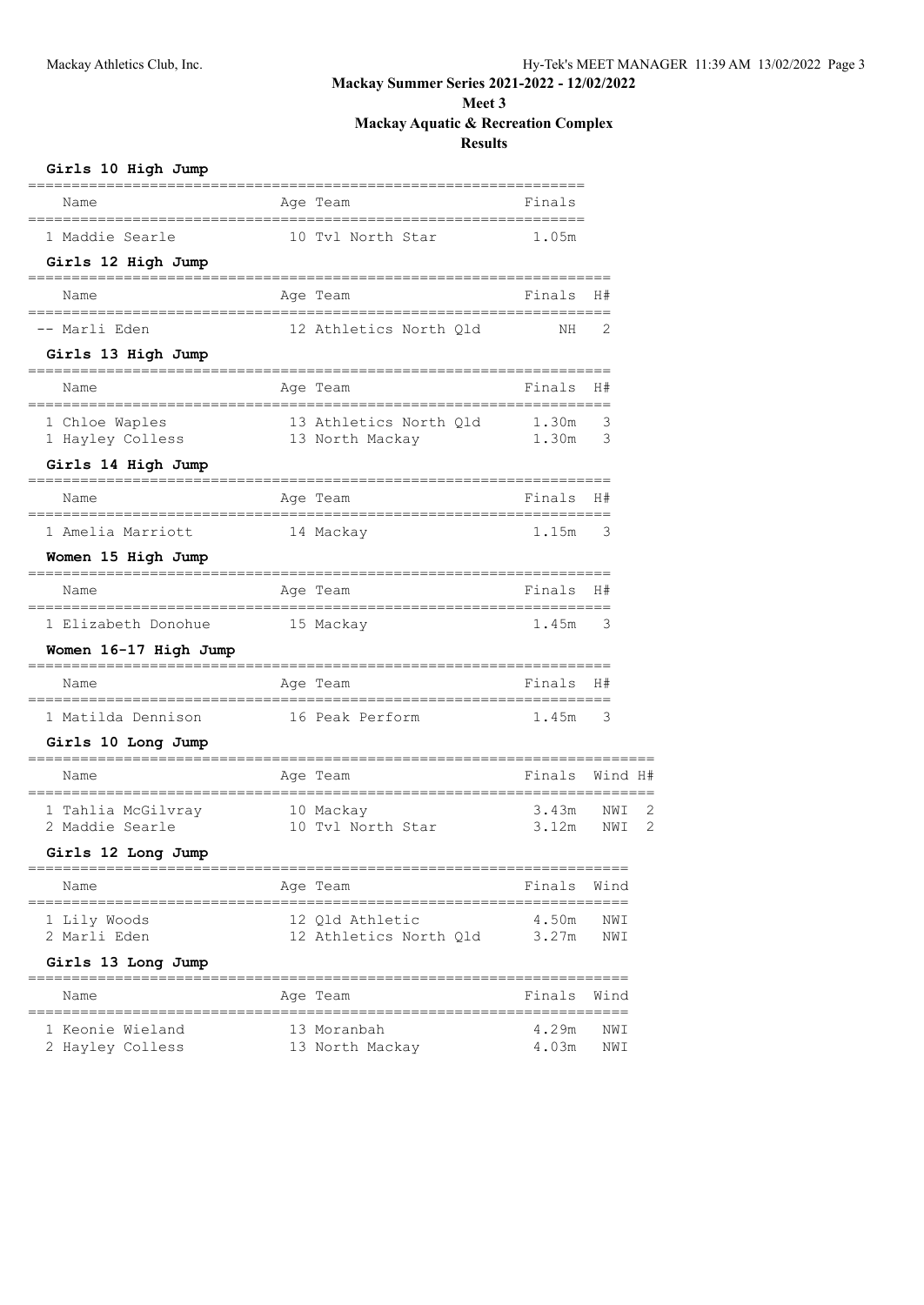**Meet 3 Mackay Aquatic & Recreation Complex Results**

| Girls 14 Long Jump                        |                        |                |            |
|-------------------------------------------|------------------------|----------------|------------|
| Name                                      | Age Team               | Finals         | Wind       |
| 1 Amelia Marriott<br>2 Indya Burford      | 14 Mackay<br>14 Mackay | 4.10m<br>3.73m | NWI<br>NWI |
| Women 15 Long Jump                        |                        |                |            |
| Name                                      | Age Team               | Finals         | Wind       |
| -- Elizabeth Donohue                      | 15 Mackay              | FOUL           |            |
| Women 40-44 Long Jump                     |                        |                |            |
| Name                                      | Age Team               | Finals         | Wind       |
| 1 Madeleine Moller                        | 40 Mackay              | 3.78m          | NWI        |
| 2 Kristie Wieland<br>Girls 12 Triple Jump | 43 Moranbah            | 3.04m          | NWI        |
| Name                                      | Age Team               | Finals         | Wind       |
| 1 Lily Woods                              | 12 Qld Athletic        | 9.20m          | NWI        |
| Girls 14 Triple Jump                      |                        |                |            |
| Name                                      | Age Team               | Finals         | Wind       |
| 1 Indya Burford                           | 14 Mackay              | 8.27m          | NWI        |
| Women 15 Triple Jump                      |                        |                |            |
| Name                                      | Age Team               | Finals         | Wind       |
| 1 Elizabeth Donohue                       | 15 Mackay              | 9.65m          | NWI        |
| Women 40-44 Triple Jump                   |                        |                |            |
| Name                                      | Age Team               | Finals         | Wind       |
| 1 Madeleine Moller                        | 40 Mackay              | 7.33m          | NWI        |
| Girls 7 Discus                            |                        |                |            |
| Name                                      | Age Team               | Finals         |            |
| 1 Lanah Kerr                              | 7 Moranbah             | 6.75m          |            |
| Girls 9 Discus                            |                        |                |            |
| Name                                      | Age Team               | Finals         |            |
| 1 Peyton Smith                            | 9 Ross River           | 16.21m         |            |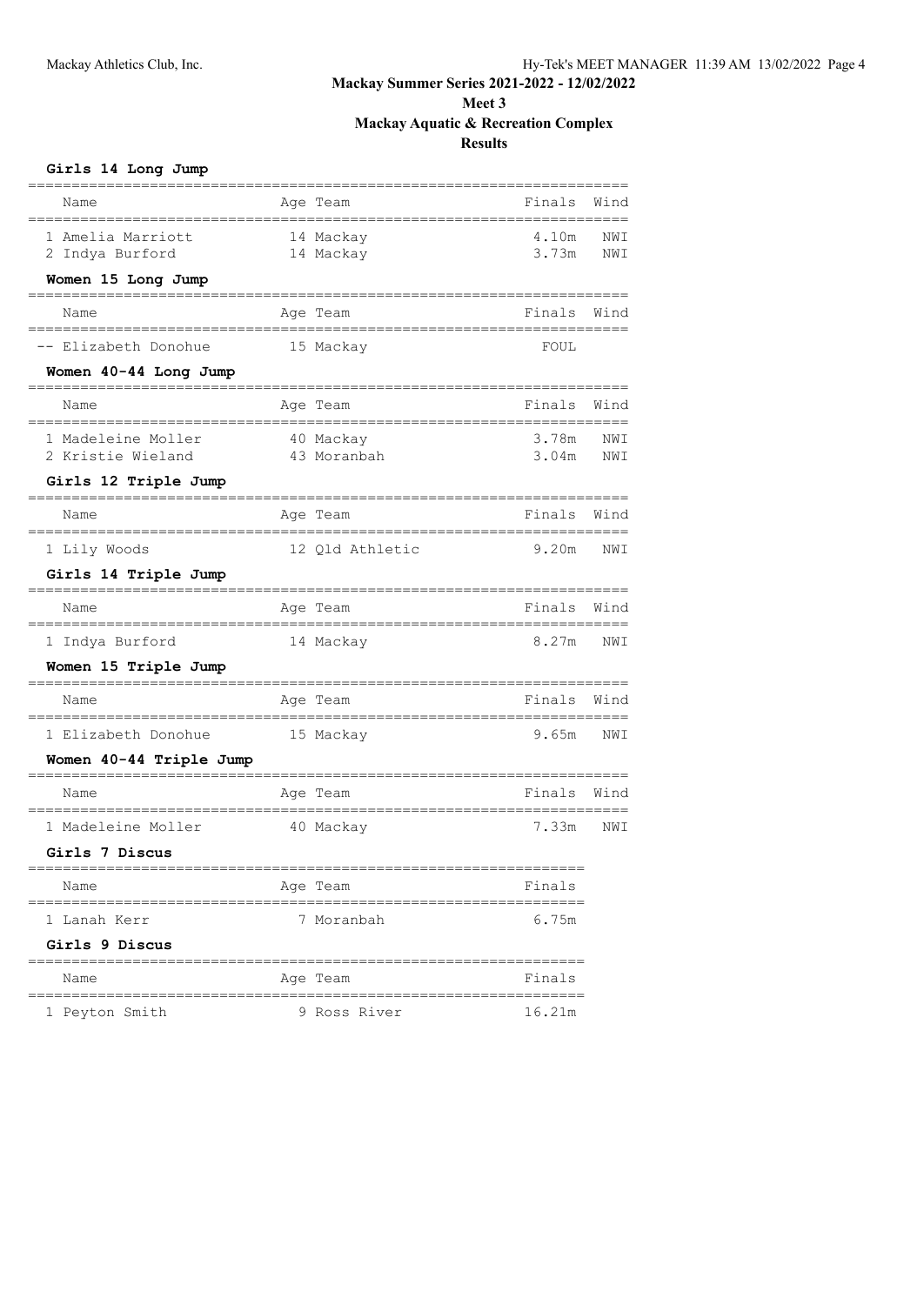## **Meet 3 Mackay Aquatic & Recreation Complex Results**

| Girls 10 Discus                                          |                                |                  |        |
|----------------------------------------------------------|--------------------------------|------------------|--------|
| Name                                                     | Age Team                       | Finals           | H#     |
| 1 Maddie Searle<br>2 Tahlia McGilvray<br>Girls 13 Discus | 10 Tvl North Star<br>10 Mackay | 12.21m<br>11.15m | 2<br>2 |
|                                                          |                                |                  |        |
| Name                                                     | Age Team                       | Finals           |        |
| 1 Keonie Wieland                                         | 13 Moranbah                    | 18.71m           |        |
| Women 40-44 Discus                                       |                                |                  |        |
| Name                                                     | Age Team                       | Finals           |        |
| 1 Kristie Wieland                                        | 43 Moranbah                    | 19.42m           |        |
| 2 Madeleine Moller                                       | 40 Mackay                      | 17.96m           |        |
| Women 50-54 Discus                                       |                                |                  |        |
| Name                                                     | Age Team                       | Finals           |        |
| 1 Lorraine Rutland                                       | 51 Mackay                      | 20.27m           |        |
| Girls 13 Javelin                                         |                                |                  |        |
| Name                                                     | Age Team                       | Finals           |        |
| 1 Keonie Wieland                                         | 13 Moranbah                    | 16.13m           |        |
| Women 40-44 Javelin                                      |                                |                  |        |
| Name                                                     | Age Team                       | Finals           |        |
| 1 Madeleine Moller                                       | 40 Mackay                      | 21.22m           |        |
| 2 Kristie Wieland                                        | 43 Moranbah                    | 19.38m           |        |
| Women 50-54 Javelin                                      |                                |                  |        |
| Name                                                     | Age Team                       | Finals           |        |
| 1 Lorraine Rutland                                       | 51 Mackay                      | 16.66m           |        |
| Boys 5 60 m<br>====================================      |                                |                  |        |
| Name                                                     | Age Team                       | Finals Wind      |        |
| 1 Ryder Smith                                            | 5 Ross River                   | 14.74            | NWI    |
| Boys $960 m$<br>======================================   | :====================          |                  |        |
| Name                                                     | Age Team                       | Finals Wind      |        |
| 1 Lachie Colless                                         | 9 North Mackay                 | 11.89            | NWI    |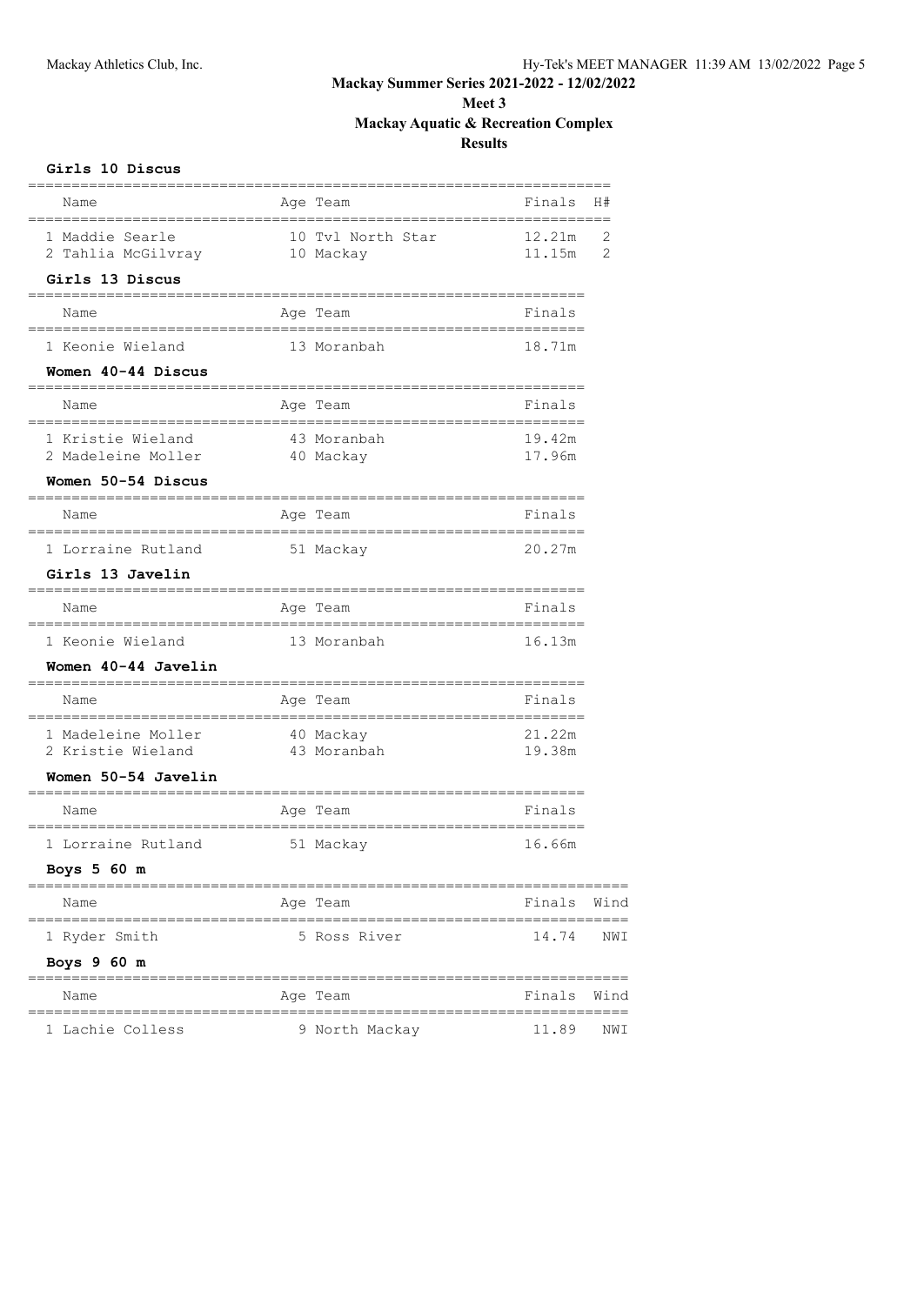# **Meet 3 Mackay Aquatic & Recreation Complex**

| Boys 5 100 m          |                             |             |      |
|-----------------------|-----------------------------|-------------|------|
| Name                  | Age Team                    | Finals      | Wind |
| 1 Ryder Smith         | 5 Ross River                | 25.11       | NWI  |
| Boys 9 100 m          |                             |             |      |
| Name                  | Age Team                    | Finals      | Wind |
| 1 Lachie Colless      | 9 North Mackay              | 19.58       | NWI  |
| Boys 9 800 m          |                             |             |      |
| Name                  | Age Team                    | Finals      |      |
| 1 Lachie Colless      | 9 North Mackay              | 3:44.40     |      |
| Boys 9 High Jump      |                             |             |      |
| Name                  | Age Team                    | Finals      |      |
| 1 Lachie Colless      | 9 North Mackay              | 0.85m       |      |
| Boys 5 Long Jump      |                             |             |      |
| Name                  | Age Team                    | Finals      | Wind |
| 1 Ryder Smith         | 5 Ross River                | 1.24m       | NWI  |
| <b>Men 30-34 60 m</b> |                             |             |      |
| Name                  | Age Team                    | Finals      | Wind |
| 1 Miles Kerr          | 31 Athletics North Qld 7.68 |             | NWI  |
| <b>Men 35-39 60 m</b> |                             |             |      |
| Name                  | Age Team                    | Finals      | Wind |
| 1 Benjamin Ross       | 37 Mackay                   | 7.60        | NWI  |
| <b>Men 65-69 60 m</b> |                             |             |      |
| Name                  | Age Team                    | Finals      | Wind |
| 1 Terry Ryan          | 68 Mackay                   | 9.08        | NWI  |
| <b>Men 10 100 m</b>   |                             |             |      |
| Name                  | Age Team                    | Finals Wind |      |
| 1 Patrick Adamson     | 10 Mackay                   | 15.92 2.1   |      |
| <b>Men 11 100 m</b>   |                             |             |      |
| Name                  | Age Team                    | Finals Wind |      |
| 1 Mitchell Adams      | 11 Athletics North Qld      | 14.62 2.1   |      |
| 2 Callum Wieland      | 11 Moranbah                 | 16.12       | 2.1  |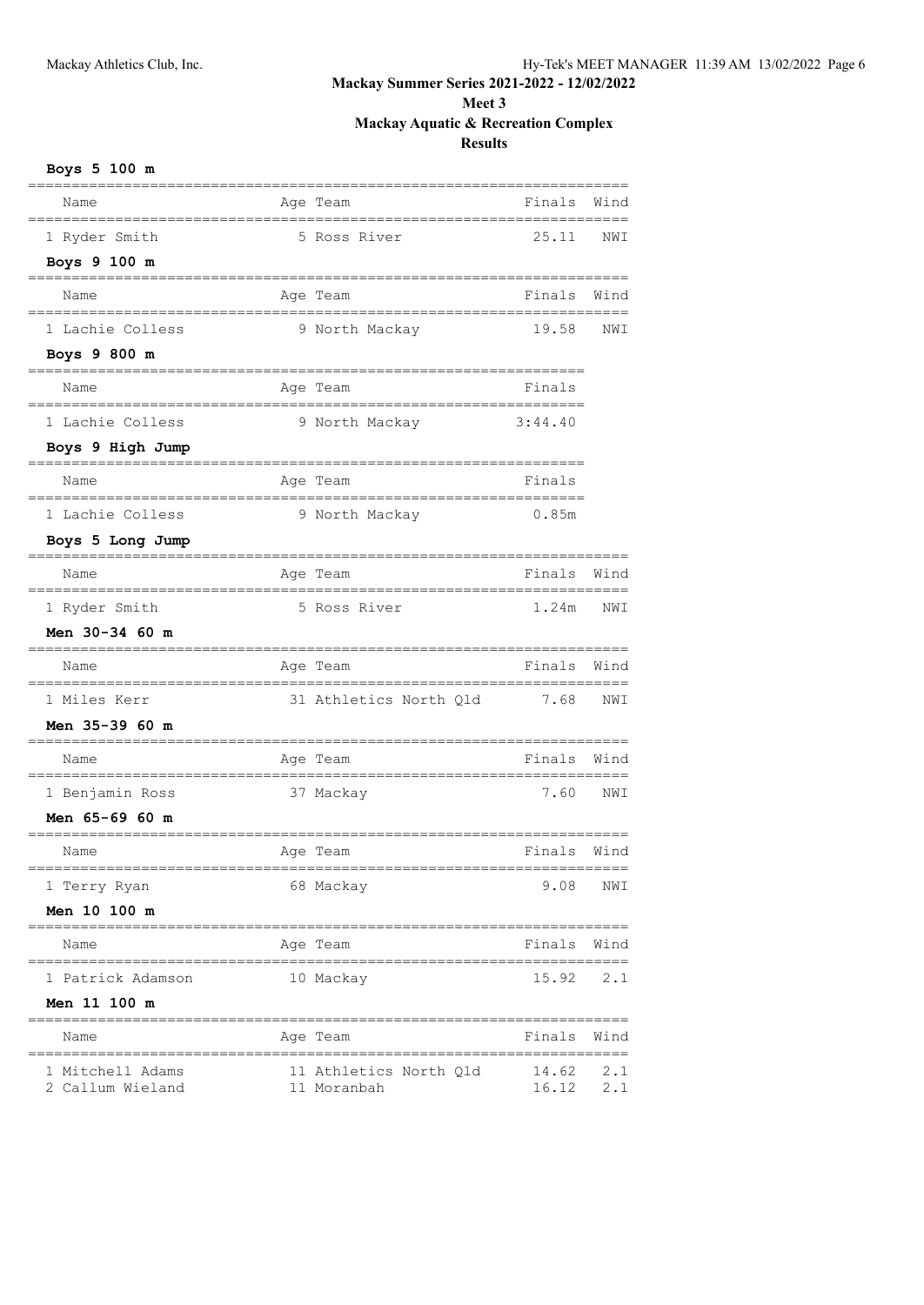# **Meet 3 Mackay Aquatic & Recreation Complex**

## **Results**

| Men 12 100 m                                                                      |                                                                 |                |                      |   |
|-----------------------------------------------------------------------------------|-----------------------------------------------------------------|----------------|----------------------|---|
| Name                                                                              | Age Team<br>==================                                  | Finals         | Wind H#              |   |
| 1 Blake Lewis                                                                     | 12 Athletics North Qld 15.35                                    |                | 0.2                  | 2 |
| Men 13 100 m                                                                      |                                                                 |                |                      |   |
| Name                                                                              | Age Team                                                        | Finals         | Wind H#              |   |
| 1 Taj Roelandts 13 Athletics North Qld 13.51<br>2 Johnny Ziegeler 13 Mackay 14.75 |                                                                 |                | 0.2<br>$0.2 \quad 2$ | 2 |
| Men 15 100 m                                                                      |                                                                 |                |                      |   |
| Name<br>===========<br>__________________                                         | Age Team<br>_____________________________________               | Finals         | Wind H#              |   |
| 1 Jacob Adams                                                                     | 15 Athletics North Q1d 12.90                                    |                | 0.2                  | 2 |
| Men 16-17 100 m                                                                   |                                                                 |                |                      |   |
| Name                                                                              | Age Team                                                        | Finals         | Wind H#              |   |
| 1 Walker Murray                                                                   | 17 Mackay                                                       | 13.55          | 0.2                  | 2 |
| Men 18-19 100 m                                                                   |                                                                 |                |                      |   |
| Name                                                                              | Age Team<br>____________________                                | Finals         | Wind H#              |   |
| 1 Ngakau Ufton                                                                    | 18 Athletics North Qld 11.47                                    |                | 0.2                  | 2 |
| Men 30-34 100 m                                                                   |                                                                 |                |                      |   |
| Name                                                                              | Age Team                                                        | Finals         | Wind                 |   |
| 1 Miles Kerr                                                                      | ===============================<br>31 Athletics North Qld 13.31 |                | 1.6                  |   |
| Men 35-39 100 m                                                                   |                                                                 |                |                      |   |
| Name                                                                              | Age Team                                                        | Finals         | Wind                 |   |
| 1 Benjamin Ross                                                                   | 37 Mackay                                                       | 13.12          | 1.6                  |   |
| Men 14+ 100 m Open                                                                |                                                                 |                |                      |   |
| Name                                                                              | Age Team                                                        | Finals         | Wind                 |   |
| 1 Ngakau Ufton<br>2 Jacob Adams                                                   | 18 Athletics North Qld<br>15 Athletics North Qld                | 11.56<br>12.91 | 1.6<br>1.6           |   |
| <b>Men 11 800 m</b>                                                               |                                                                 |                |                      |   |
| Name                                                                              | Age Team                                                        | Finals         |                      |   |
| ========                                                                          |                                                                 | ==========     |                      |   |

1 Mitchell Adams 11 Athletics North Qld 3:10.64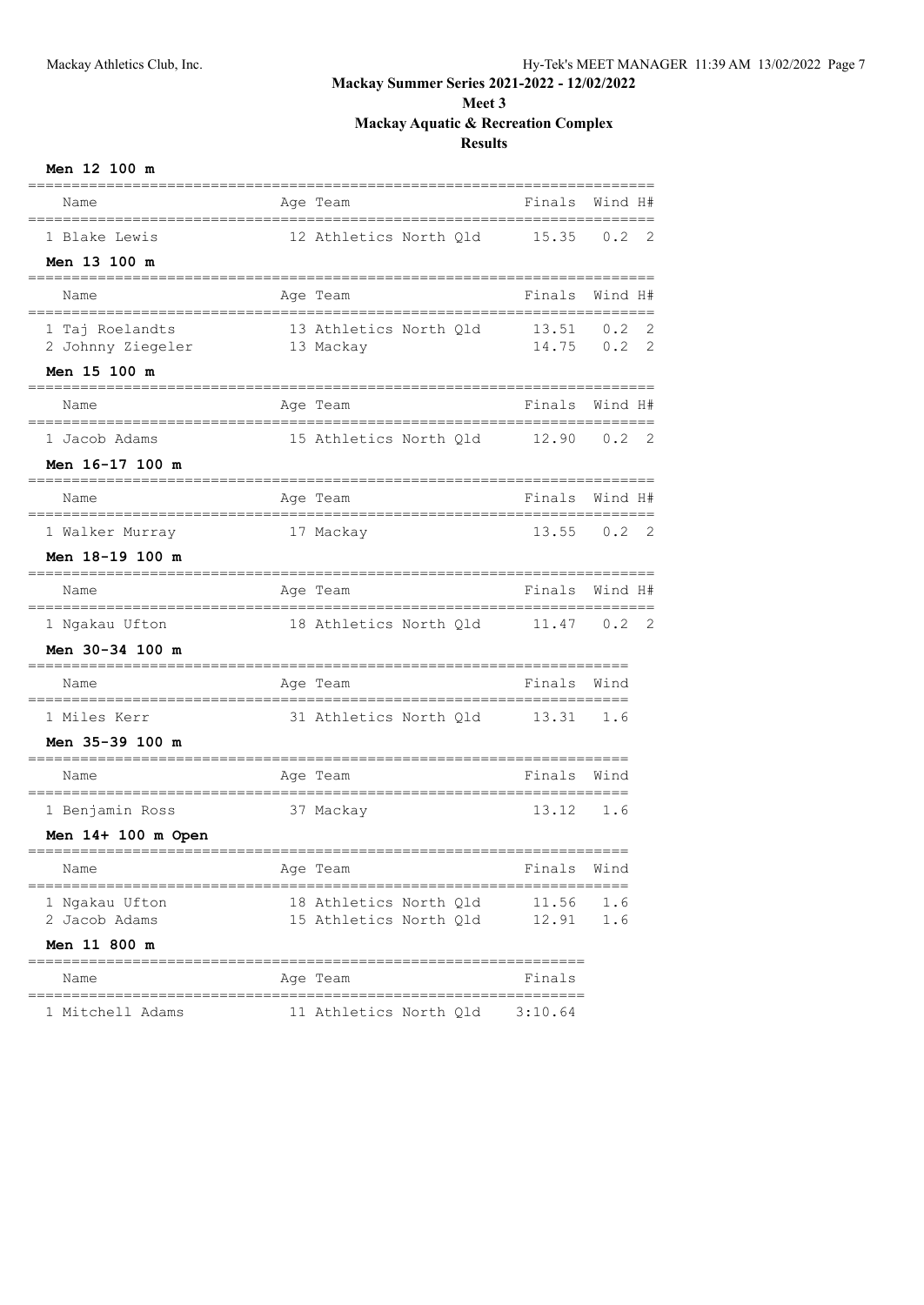# **Meet 3 Mackay Aquatic & Recreation Complex**

| Men 13 800 m                           |                                   |          |
|----------------------------------------|-----------------------------------|----------|
| Name                                   | Age Team                          | Finals   |
| 1 Jai Dennison                         | 13 Athletics North Qld            | 2:54.29  |
| Men 14 800 m                           |                                   |          |
| Name                                   | Age Team                          | Finals   |
| 1 Benjamin Minchianski 14 Mackay       |                                   | 2:44.25  |
| Men 15 800 m                           |                                   |          |
| Name                                   | Age Team                          | Finals   |
| 1 Tane Dennison                        | 15 Peak Perform                   | 2:27.86  |
| Men 40-44 800 m                        |                                   |          |
| Name                                   | Age Team                          | Finals   |
| 1 Andrew Wieland                       | 44 Moranbah                       | 2:35.75  |
| Men 45-49 800 m                        |                                   |          |
| Name                                   | Age Team                          | Finals   |
| 1 Justin Rule                          | 47 Mackay                         | 2:27.36  |
| <b>Men 14 3000 m</b>                   |                                   |          |
| Name                                   | Age Team                          | Finals   |
| 1 Benjamin Minchianski                 | 14 Mackay                         | 12:18.66 |
| Men 15 3000 m                          |                                   |          |
| Name                                   | Age Team                          | Finals   |
| 1 Toby Rule                            | 15 Mackay                         | 10:45.63 |
| Men 16-17 3000 m                       |                                   |          |
| Name                                   | Age Team                          | Finals   |
| 1 Walker Murray                        | 17 Mackay                         | 13:25.96 |
| Men 40-44 3000 m                       |                                   |          |
| Name<br>============================== | Age Team<br>==================    | Finals   |
| 1 Andrew Wieland                       | 44 Moranbah                       | 11:08.70 |
| Men 45-49 3000 m                       |                                   |          |
| Name<br>,,,,,,,,,,,,,,,,,,,,,,,,,,,,,, | Age Team<br>;==================== | Finals   |
| 1 Justin Rule                          | 47 Mackay                         | 11:51.41 |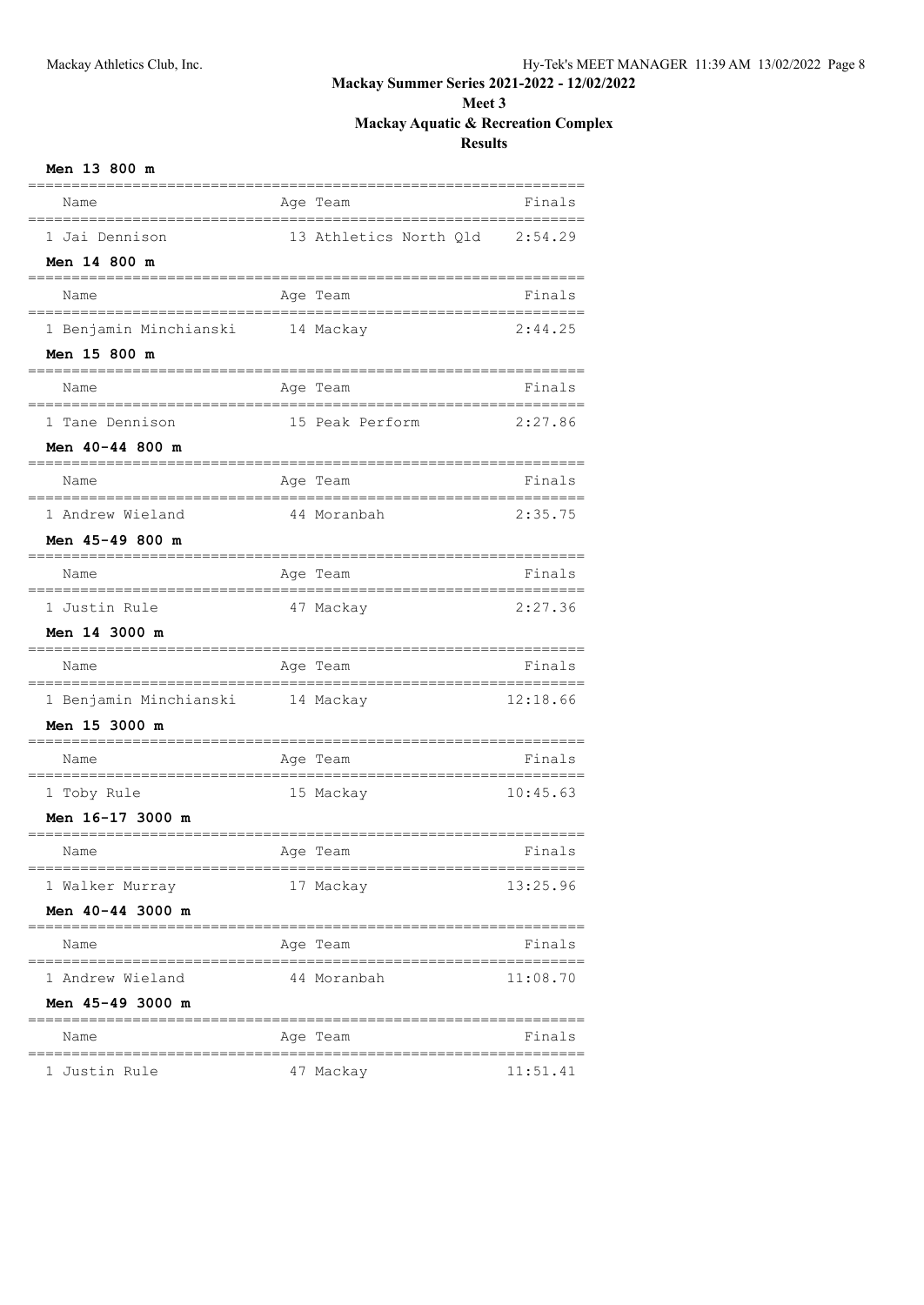# **Meet 3**

# **Mackay Aquatic & Recreation Complex**

| Men 10 High Jump                                        |                                       |                     |         |                |
|---------------------------------------------------------|---------------------------------------|---------------------|---------|----------------|
| Name                                                    | Age Team                              | Finals              |         |                |
| 1 Patrick Adamson                                       | 10 Mackay                             | 1.08m               |         |                |
| Men 11 High Jump<br>========================            |                                       |                     |         |                |
| Name                                                    | Age Team                              | Finals              | H#      |                |
| 1 Callum Wieland                                        | 11 Moranbah                           | 1.10m               | 2       |                |
| Men 12 High Jump<br>, _________________________         |                                       |                     |         |                |
| Name                                                    | Age Team                              | Finals              | H#      |                |
| 1 Blake Lewis                                           | 12 Athletics North Qld                | 1.40m               | 2       |                |
| Men 13 High Jump                                        |                                       |                     |         |                |
| Name                                                    | Age Team                              | Finals              | H#      |                |
| 1 Jai Dennison                                          | 13 Athletics North Qld                | 1.35m               | 3       |                |
| Men 15 High Jump                                        |                                       |                     |         |                |
| Name                                                    | Age Team                              | Finals              | H#      |                |
| 1 Toby Rule                                             | 15 Mackay                             | 1.35m               | 3       |                |
| Men 65-69 High Jump                                     |                                       |                     |         |                |
| Name                                                    | Age Team                              | Finals              |         |                |
| 1 Terry Ryan                                            | 68 Mackay                             | 1.25m               |         |                |
| Men 10 Long Jump                                        |                                       |                     |         |                |
| Name                                                    | Age Team                              | Finals              | Wind H# |                |
| 1 Patrick Adamson                                       | 10 Mackay                             | 2.82m               | NWI     | 2              |
| Men 11 Long Jump<br>=================================== |                                       |                     |         |                |
| Name                                                    | Age Team                              | Finals Wind H#      |         |                |
| 1 Mitchell Adams<br>-- Callum Wieland                   | 11 Athletics North Qld<br>11 Moranbah | 3.51m NWI 2<br>FOUL |         | $\overline{2}$ |
| Men 12 Long Jump                                        |                                       |                     |         |                |
| Name                                                    | Age Team                              | Finals Wind         |         |                |
| 1 Matthew Minchianski 12 Mackay                         |                                       | $3.53m$ NWI         |         |                |
| Men 15 Long Jump                                        |                                       |                     |         |                |
| Name                                                    | Age Team                              | Finals Wind         |         |                |
| 1 Jacob Adams                                           | 15 Athletics North Qld 4.61m          |                     | NWI     |                |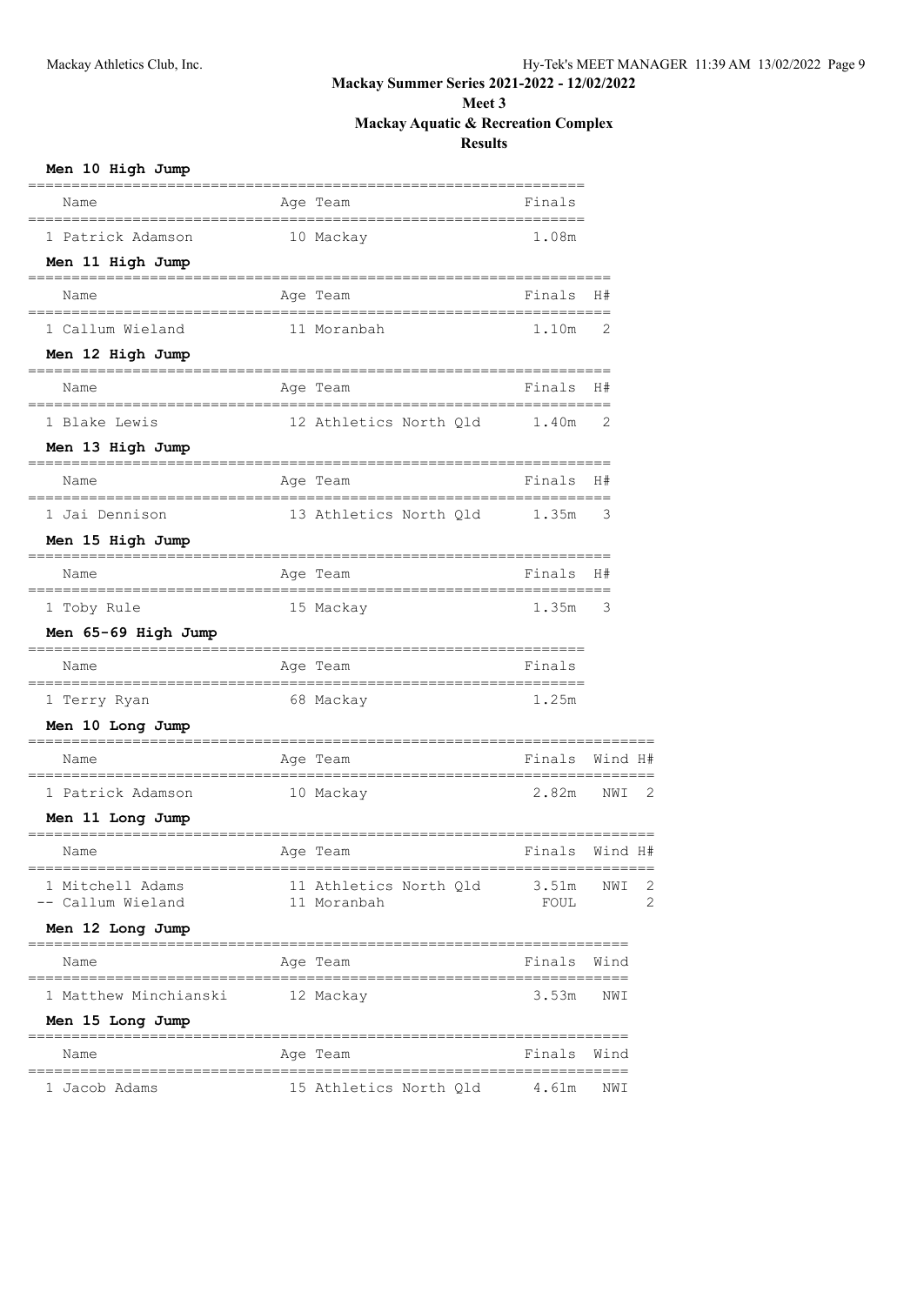# **Meet 3 Mackay Aquatic & Recreation Complex**

| Men 16-17 Long Jump                    |                                               |                  |      |
|----------------------------------------|-----------------------------------------------|------------------|------|
| Name                                   | Age Team                                      | Finals           | Wind |
| 1 Walker Murray                        | 17 Mackay                                     | 4.57m            | NWI  |
| Men 35-39 Long Jump                    |                                               |                  |      |
| Name                                   | Age Team                                      | Finals           | Wind |
| 1 Benjamin Ross                        | 37 Mackay                                     | 4.79m            | NWI  |
| Men 5 Discus                           |                                               |                  |      |
| Name                                   | Age Team                                      | Finals           |      |
| 1 Ryder Smith                          | 5 Ross River                                  | 6.01m            |      |
| Men 9 Discus                           |                                               |                  |      |
| Name                                   | Age Team                                      | Finals           |      |
| 1 Lachie Colless                       | 9 North Mackay                                | 11.15m           |      |
| Men 10 Discus                          |                                               |                  |      |
| Name                                   | Age Team                                      | Finals           | H#   |
| 1 Patrick Adamson                      | 10 Mackay                                     | 12.57m           | 2    |
| Men 11 Discus                          |                                               |                  |      |
| Name                                   | Age Team                                      | Finals H#        |      |
| 1 Mitchell Adams                       | 11 Athletics North Qld                        | 15.15m           | 2    |
| -- Callum Wieland<br>Men 12 Discus     | 11 Moranbah                                   | FOUL             | 2    |
|                                        |                                               |                  |      |
| Name                                   | Age Team                                      | Finals           |      |
| 1 Matthew Minchianski                  | 12 Mackay                                     | 16.98m           |      |
| Men 13 Discus                          |                                               |                  |      |
| Name                                   | Age Team<br>====================              | Finals           |      |
| 1 Taj Roelandts                        | 13 Athletics North Qld                        | 14.68m           |      |
| Men 15 Discus                          |                                               |                  |      |
| Name<br>============================== | Age Team<br>;================================ | Finals           |      |
| 1 Jacob Adams<br>2 Toby Rule           | 15 Athletics North Old<br>15 Mackay           | 20.77m<br>19.93m |      |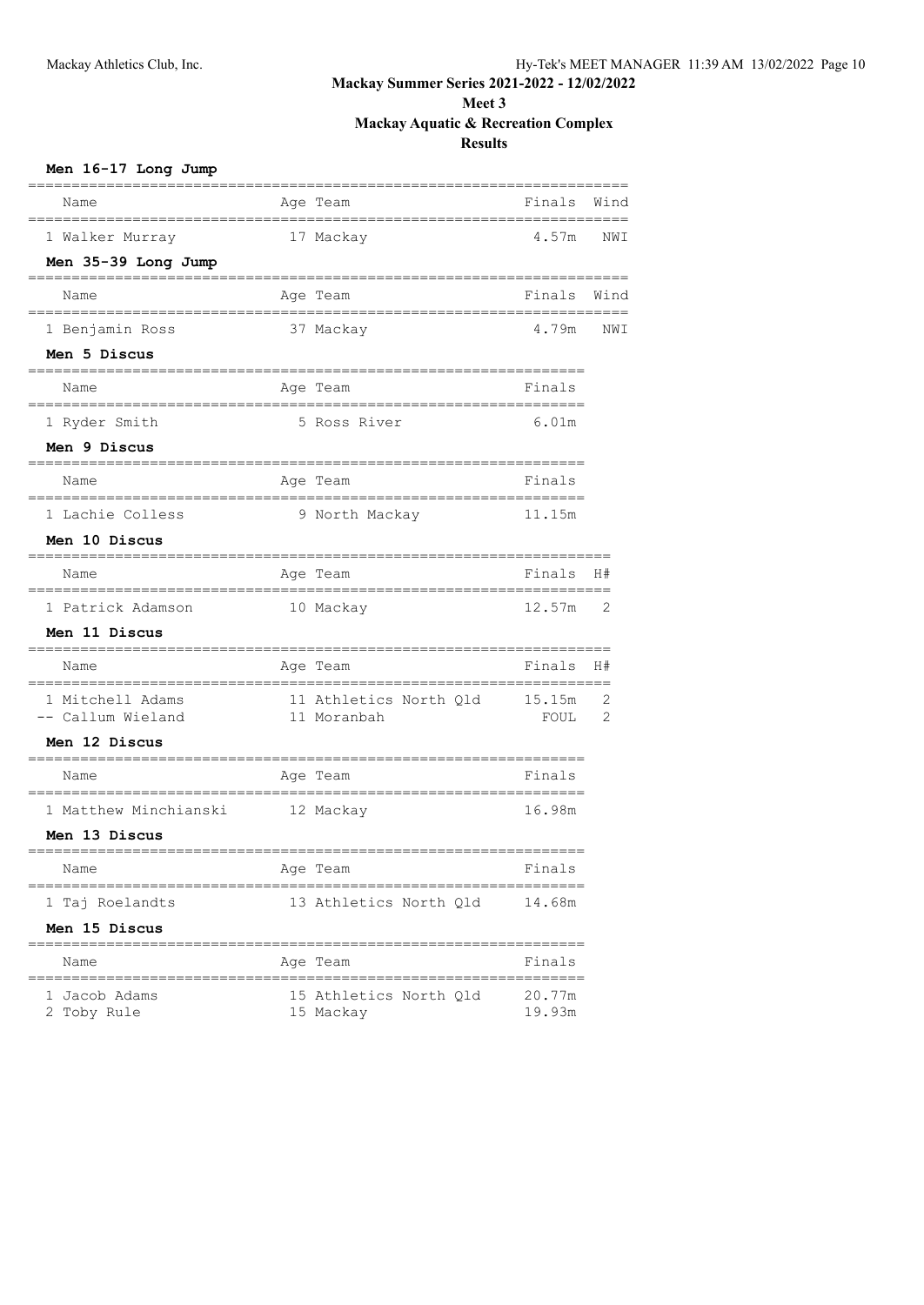# **Meet 3**

# **Mackay Aquatic & Recreation Complex**

| Men 45-49 Discus                          |                                         |                 |
|-------------------------------------------|-----------------------------------------|-----------------|
| Name                                      | Age Team                                | Finals          |
| 1 Justin Rule                             | 47 Mackay                               | 19.14m          |
| Men 65-69 Discus                          | --------------------                    |                 |
| Name<br>-----------------                 | Age Team                                | Finals          |
| 1 Terry Ryan                              | 68 Mackay                               | 21.86m          |
| Men 80-84 Discus<br>========              |                                         |                 |
| Name                                      | Age Team                                | Finals          |
| 1 Anthony Galea                           | 82 Mackay                               | 13.61m          |
| Men 12 Javelin                            |                                         |                 |
| Name<br>__________                        | Age Team<br>,,,,,,,,,,,,,,,,,,,,,,,,,,, | Finals          |
| 1 Matthew Minchianski                     | 12 Mackay                               | 18.09m          |
| 2 Blake Lewis                             | 12 Athletics North Qld                  | 12.96m          |
| Men 15 Javelin<br>----------              |                                         |                 |
| Name<br>:=============                    | Age Team<br>-----------                 | Finals          |
| 1 Toby Rule                               | 15 Mackay                               | 17.21m          |
| Men 45-49 Javelin                         |                                         |                 |
| Name                                      | Age Team                                | Finals<br>===== |
| 1 Justin Rule                             | 47 Mackay                               | 20.22m          |
| Men 65-69 Javelin                         |                                         |                 |
| Name<br>===================               | Age Team                                | Finals          |
| 1 Terry Ryan                              | 68 Mackay                               | 20.42m          |
| Men 80-84 Javelin<br>==================== |                                         |                 |
| Name                                      | Age Team                                | Finals          |
| 1 Anthony Galea                           | 82 Mackay                               | 12.40m          |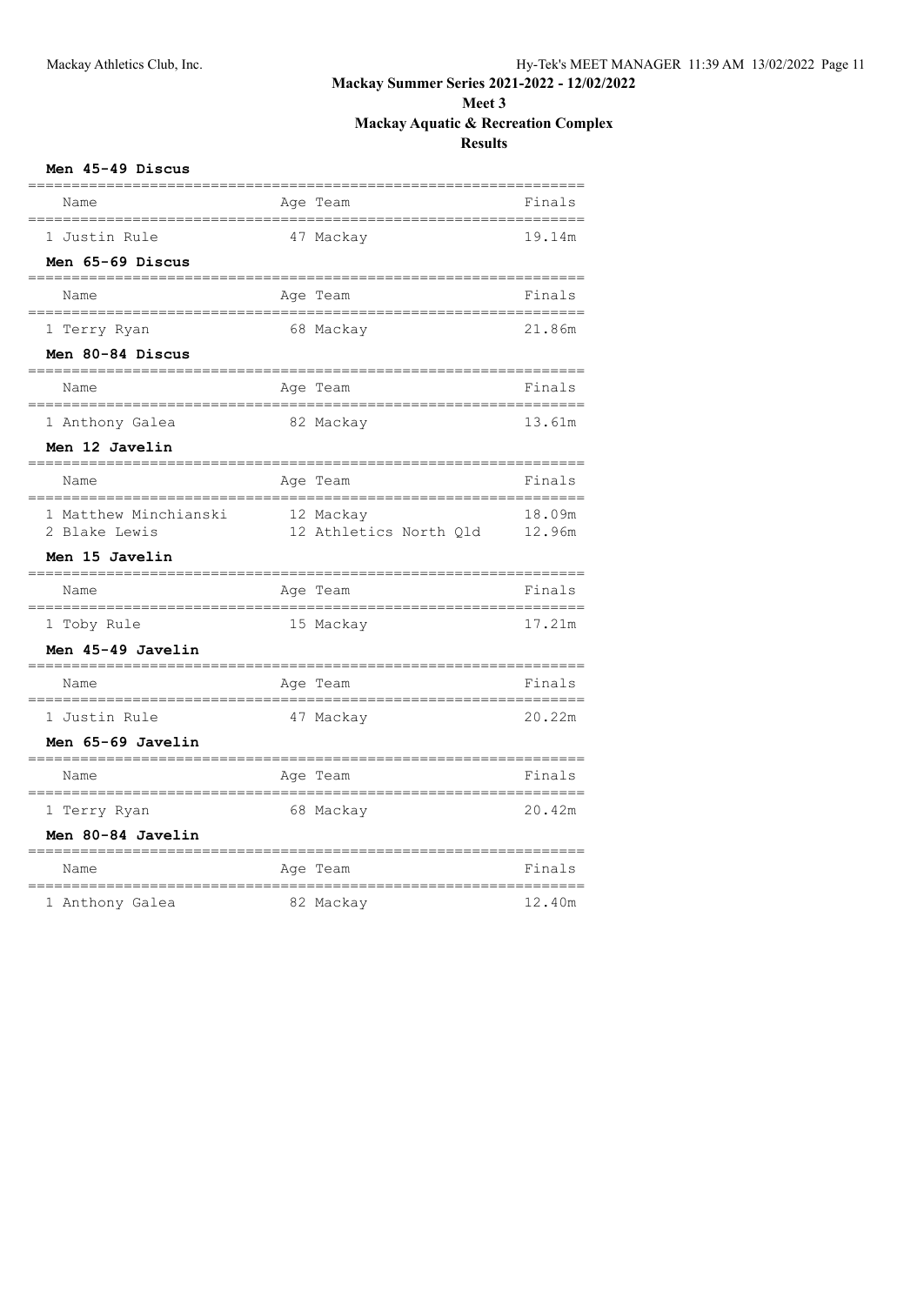#### **Meet 3**

## **Mackay Aquatic & Recreation Complex**

|                                                    | <b>Seed</b> | <b>Prelims</b> | <b>Finals</b>     |     |
|----------------------------------------------------|-------------|----------------|-------------------|-----|
| Jacob Adams - Male - Age: 15 - Athletics No        |             |                |                   |     |
| #13 Men 15 100 m                                   | NT          |                | 12.90             | (1) |
| Wind: Finals w: 0.2                                |             |                |                   |     |
| #15 Men 14+ 100 m Open                             | NT          |                | 12.91             | (2) |
| Wind: Finals w: 1.6                                |             |                |                   |     |
| #43 Men 15 800 m                                   | NT          |                | <b>DNS</b>        |     |
| #113 Men 15 Discus                                 | <b>ND</b>   |                | 20.77m            | (1) |
| #133 Men 15 Long Jump                              | <b>ND</b>   |                | 4.61m             | (1) |
| Mitchell Adams - Male - Age: 11 - Athletics No     |             |                |                   |     |
| #13 Men 11 100 m                                   | NT          |                | 14.62             | (1) |
| Wind: Finals w: 2.1                                |             |                |                   |     |
| #43 Men 11 800 m                                   | NT          |                | 3:10.64           | (1) |
| #113 Men 11 Discus                                 | ND          |                | 15.15m            | (1) |
| #133 Men 11 Long Jump                              | <b>ND</b>   |                | 3.51 <sub>m</sub> | (1) |
|                                                    |             |                |                   |     |
| Patrick Adamson - Male - Age: 10 - Mackay          |             |                |                   |     |
| #13 Men 10 100 m                                   | NT          |                | 15.92             | (1) |
| Wind: Finals w: 2.1                                |             |                |                   |     |
| $\#113$ Men 10 Discus                              | <b>ND</b>   |                | 12.57m            | (1) |
| #133 Men 10 Long Jump                              | <b>ND</b>   |                | 2.82m             | (1) |
| #153 Men 10 High Jump                              | NH          |                | 1.08 <sub>m</sub> | (1) |
| Indya Burford - Female - Age: 14 - Mackay          |             |                |                   |     |
| #12 Women 14 100 m                                 | NT          |                | 14.83             | (2) |
| Wind: Finals w: 1.8                                |             |                |                   |     |
| #132 Women 14 Long Jump                            | <b>ND</b>   |                | 3.73m             | (2) |
| #138 Women 14 Triple Jump                          | <b>ND</b>   |                | 8.27m             | (1) |
| Hayley Colless - Female - Age: 13 - North Mackay   |             |                |                   |     |
| #12 Women 13 100 m                                 | NT          |                | 14.59             | (2) |
| Wind: Finals w: 1.8                                |             |                |                   |     |
| #42 Women 13 800 m                                 | NT          |                | 2:53.62           | (2) |
| Summer: 3:05.36                                    |             |                |                   |     |
| #132 Women 13 Long Jump                            | <b>ND</b>   |                | 4.03m             | (2) |
| #138 Women 13 Triple Jump                          | <b>ND</b>   |                | <b>DNS</b>        |     |
| #152 Women 13 High Jump                            | <b>NH</b>   |                | 1.30 <sub>m</sub> | (1) |
| Lachie Colless - Male - Age: 9 - North Mackay      |             |                |                   |     |
| #2 Boys 9 60 m                                     | ΝT          |                | 11.89             |     |
|                                                    | NT          |                | 19.58             | (1) |
| #11 Boys 9 100 m                                   | NT          |                | 3:44.40           | (1) |
| #41 Boys 9 800 m                                   |             |                |                   | (1) |
| #111 Men 9 Discus                                  | $\rm ND$    |                | 11.15m            | (1) |
| #151 Boys 9 High Jump                              | NH          |                | 0.85m             | (1) |
| Samuel Colless - Male - Age: 11 - North Mackay     |             |                |                   |     |
| #13 Men 11 100 m                                   | NT          |                | <b>DNS</b>        |     |
| #43 Men 11 800 m                                   | NT          |                | <b>DNS</b>        |     |
| #113 Men 11 Discus                                 | ND          |                | <b>DNS</b>        |     |
| #153 Men 11 High Jump                              | NH          |                | <b>DNS</b>        |     |
| Jai Dennison - Male - Age: 13 - Athletics No       |             |                |                   |     |
| #43 Men 13 800 m                                   | NT          |                | 2:54.29           | (1) |
| #153 Men 13 High Jump                              | NH          |                | 1.35m             | (1) |
| Matilda Dennison - Female - Age: 16 - Peak Perform |             |                |                   |     |
| #42 Women 16-17 800 m                              | NT          |                | 2:42.30           | (1) |
| #152 Women 16-17 High Jump                         | NH          |                | 1.45m             | (1) |
| Tane Dennison - Male - Age: 15 - Peak Perform      |             |                |                   |     |
| #43 Men 15 800 m                                   | NT          |                |                   |     |
|                                                    |             |                | 2:27.86           | (1) |
| Elizabeth Donohue - Female - Age: 15 - Mackay      |             |                |                   |     |
| #132 Women 15 Long Jump                            | <b>ND</b>   |                | <b>FOUL</b>       |     |
| #138 Women 15 Triple Jump                          | ND          |                | 9.65m             | (1) |
| #152 Women 15 High Jump                            | NH          |                | 1.45m             | (1) |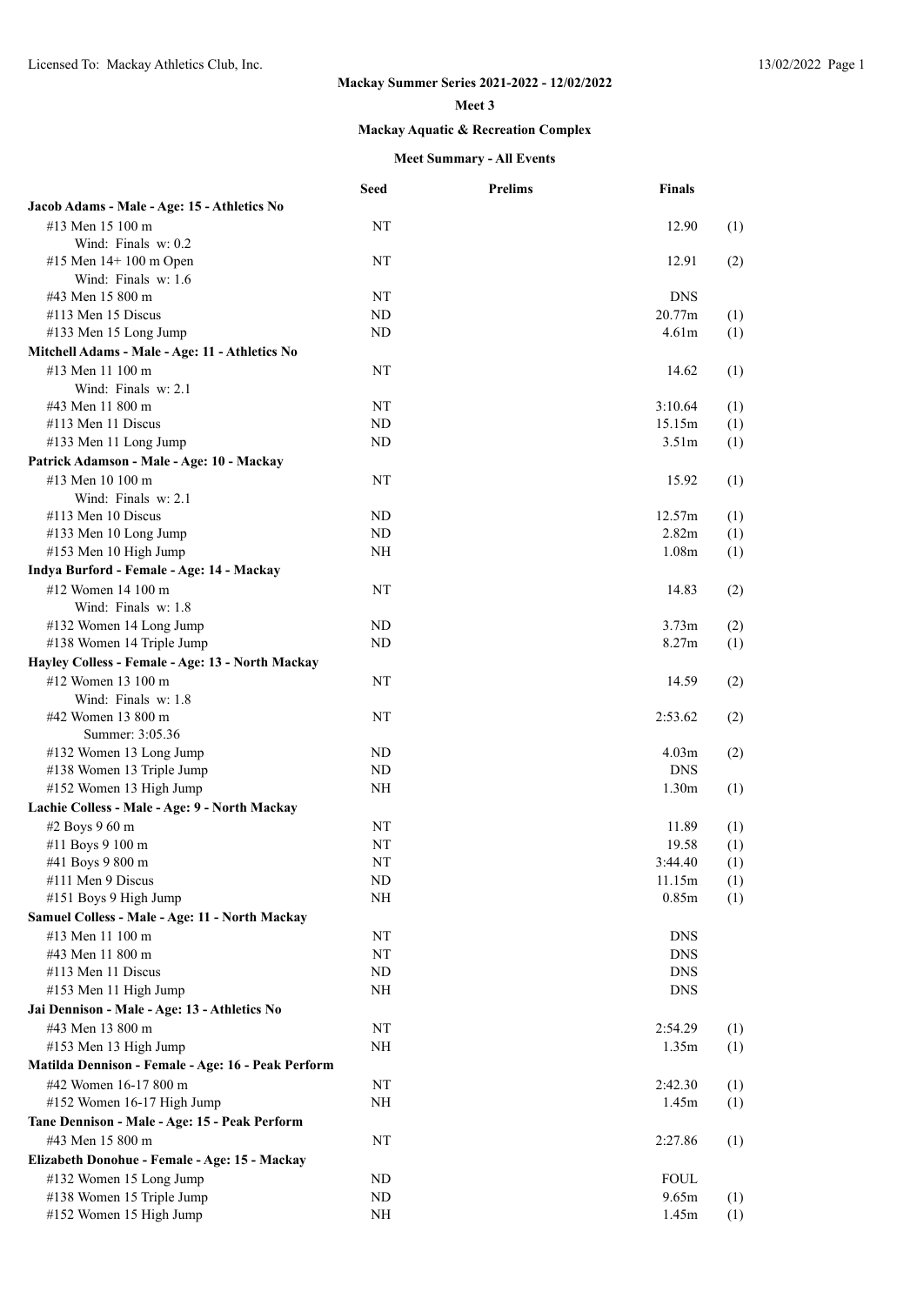#### **Meet 3**

## **Mackay Aquatic & Recreation Complex**

|                                                | <b>Seed</b> | <b>Prelims</b> | <b>Finals</b>     |     |
|------------------------------------------------|-------------|----------------|-------------------|-----|
| Marli Eden - Female - Age: 12 - Athletics No   |             |                |                   |     |
| #12 Women 12 100 m                             | NT          |                | 15.48             | (2) |
| Wind: Finals $w: 0.4$<br>#42 Women 12 800 m    | NT          |                | 3:09.54           | (1) |
| Summer: 3:30.01                                |             |                |                   |     |
| #60 Women 12 3000 m                            | NT          |                | <b>DNS</b>        |     |
| #132 Women 12 Long Jump                        | ND          |                | 3.27 <sub>m</sub> | (2) |
| #152 Women 12 High Jump                        | NH          |                | NH                |     |
| Anthony Galea - Male - Age: 82 - Mackay        |             |                |                   |     |
| #117 Men 80-84 Discus                          | ND          |                | 13.61m            | (1) |
| #125 Men 80-84 Javelin                         | <b>ND</b>   |                | 12.40m            | (1) |
| Lanah Kerr - Female - Age: 7 - Moranbah        |             |                |                   |     |
| #1 Girls 7 60 m                                | NT          |                | 13.34             | (1) |
| Summer: 13.75                                  |             |                |                   |     |
| #10 Girls 7 100 m                              | NT          |                | 22.37             | (1) |
| $\#110$ Women 7 Discus                         | <b>ND</b>   |                | 6.75m             | (1) |
| #130 Girls 7 Long Jump                         | ND          |                | 1.65m             | (1) |
| Miles Kerr - Male - Age: 31 - Athletics No     |             |                |                   |     |
| #4 Men 30-34 60 m                              | NT          |                | 7.68              | (1) |
| #17 Men 30-34 100 m                            | NT          |                | 13.31             | (1) |
| Wind: Finals w: 1.6                            |             |                |                   |     |
| #47 Men 30-34 800 m                            | NT          |                | <b>DNS</b>        |     |
| Blake Lewis - Male - Age: 12 - Athletics No    |             |                |                   |     |
| #13 Men 12 100 m                               | NT          |                | 15.35             | (1) |
| Wind: Finals w: 0.2                            |             |                |                   |     |
| #43 Men 12 800 m                               | NT          |                | <b>DNS</b>        |     |
| #121 Men 12 Javelin                            | <b>ND</b>   |                | 12.96m            | (2) |
| #153 Men 12 High Jump                          | NH          |                | 1.40 <sub>m</sub> | (1) |
| Amelia Marriott - Female - Age: 14 - Mackay    |             |                |                   |     |
| #12 Women 14 100 m                             | NT          |                | 14.20             | (1) |
| Wind: Finals w: 1.8                            |             |                |                   |     |
| #42 Women 14 800 m                             | NT          |                | 2:50.84           | (1) |
| #132 Women 14 Long Jump<br>Summer: 4.05m       | <b>ND</b>   |                | 4.10 <sub>m</sub> | (1) |
| #152 Women 14 High Jump                        | NH          |                | 1.15m             | (1) |
| Tahlia McGilvray - Female - Age: 10 - Mackay   |             |                |                   |     |
| #12 Women 10 100 m                             | NT          |                | 16.05             | (1) |
| Wind: Finals w: 0.4                            |             |                |                   |     |
| #42 Women 10 800 m                             | NT          |                | 2:53.83           | (1) |
| Summer: 2:59.54                                |             |                |                   |     |
| #112 Women 10 Discus                           | ND          |                | 11.15m            | (2) |
| #132 Women 10 Long Jump                        | <b>ND</b>   |                | 3.43 <sub>m</sub> | (1) |
| Benjamin Minchianski - Male - Age: 14 - Mackay |             |                |                   |     |
| #43 Men 14 800 m                               | NT          |                | 2:44.25           | (1) |
| #61 Men 14 3000 m                              | NT          |                | 12:18.66          | (1) |
| Matthew Minchianski - Male - Age: 12 - Mackay  |             |                |                   |     |
| #43 Men 12 800 m                               | NT          |                | <b>DNS</b>        |     |
| #113 Men 12 Discus                             | ND.         |                | 16.98m            | (1) |
| #121 Men 12 Javelin                            | ND          |                | 18.09m            | (1) |
| #133 Men 12 Long Jump                          | <b>ND</b>   |                | 3.53 <sub>m</sub> | (1) |
| Madeleine Moller - Female - Age: 40 - Mackay   |             |                |                   |     |
| #3 Women 40-44 60 m<br>Summer: 10.41           | NT          |                | 8.90              | (1) |
| #116 Women 40-44 Discus                        | ND          |                | 17.96m            | (2) |
| #124 Women 40-44 Javelin                       | ND          |                | 21.22m            | (1) |
| #136 Women 40-44 Long Jump                     | ND          |                | 3.78m             | (1) |
| #142 Women 40-44 Triple Jump                   | <b>ND</b>   |                | 7.33 <sub>m</sub> | (1) |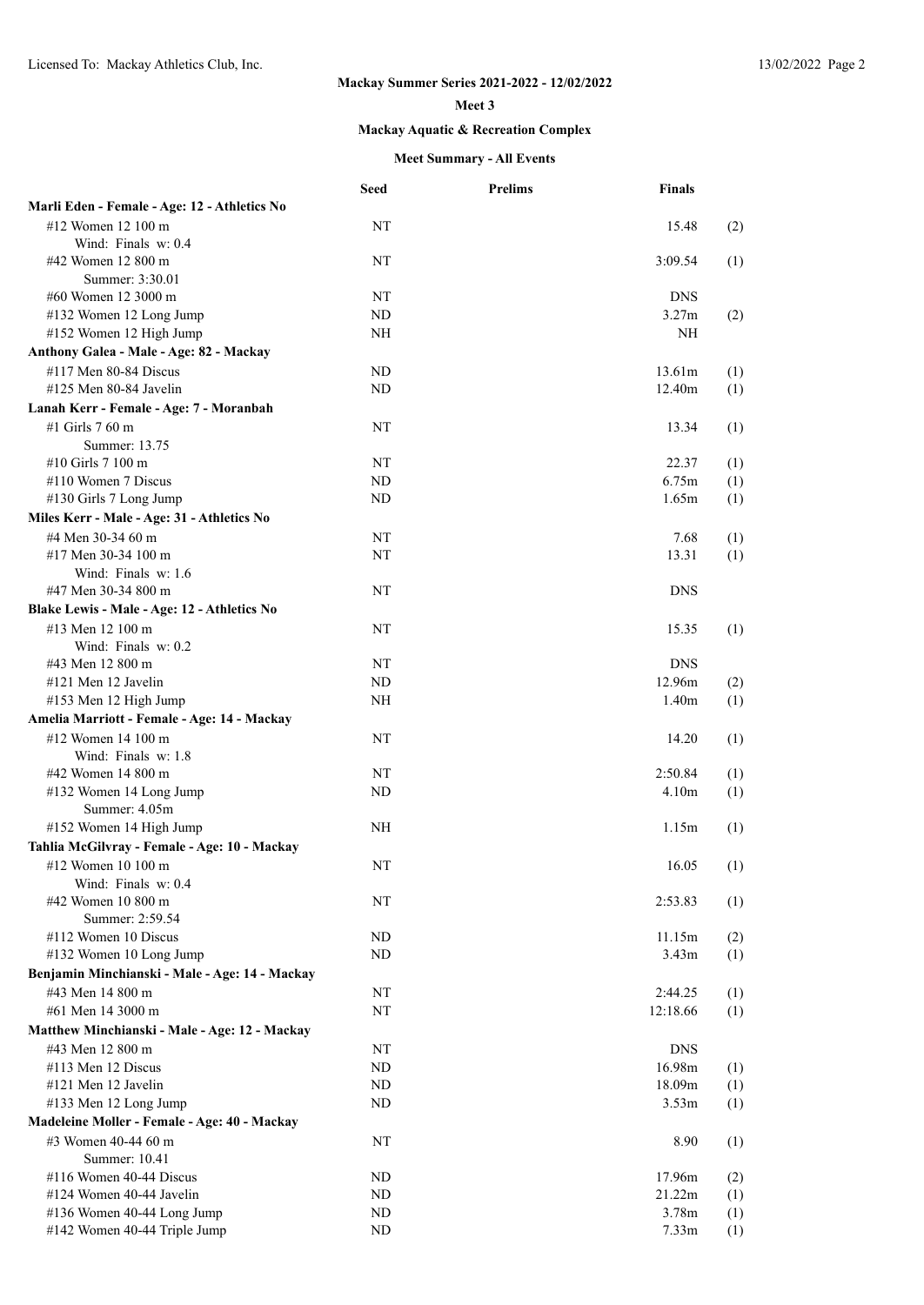#### **Meet 3**

## **Mackay Aquatic & Recreation Complex**

|                                                   | <b>Seed</b> | <b>Prelims</b> | <b>Finals</b> |     |
|---------------------------------------------------|-------------|----------------|---------------|-----|
| Walker Murray - Male - Age: 17 - Mackay           |             |                |               |     |
| #13 Men 16-17 100 m                               | NT          |                | 13.55         | (1) |
| Wind: Finals $w: 0.2$                             |             |                |               |     |
| #61 Men 16-17 3000 m                              | NT          |                | 13:25.96      | (1) |
| #133 Men 16-17 Long Jump                          | <b>ND</b>   |                | 4.57m         | (1) |
| Taj Roelandts - Male - Age: 13 - Athletics No     |             |                |               |     |
| #13 Men 13 100 m                                  | NT          |                | 13.51         | (1) |
| Wind: Finals w: 0.2                               |             |                |               |     |
| Summer: 14.42                                     |             |                |               |     |
| $\#113$ Men 13 Discus                             | ND          |                | 14.68m        | (1) |
| Benjamin Ross - Male - Age: 37 - Mackay           |             |                |               |     |
| #4 Men 35-39 60 m                                 | NT          |                | 7.60          | (1) |
| Summer: $8.10$                                    |             |                |               |     |
| #17 Men 35-39 100 m                               | NT          |                | 13.12         | (1) |
| Wind: Finals w: 1.6                               |             |                |               |     |
| #125 Men 35-39 Javelin                            | ND          |                | <b>DNS</b>    |     |
|                                                   | ND.         |                | 4.79m         |     |
| #137 Men 35-39 Long Jump                          | <b>ND</b>   |                | <b>DNS</b>    | (1) |
| #143 Men 35-39 Triple Jump                        |             |                |               |     |
| Justin Rule - Male - Age: 47 - Mackay             |             |                |               |     |
| #47 Men 45-49 800 m                               | NT          |                | 2:27.36       | (1) |
| Summer: 2:28.43                                   |             |                |               |     |
| #65 Men 45-49 3000 m                              | NT          |                | 11:51.41      | (1) |
| #117 Men 45-49 Discus                             | ND          |                | 19.14m        | (1) |
| #125 Men 45-49 Javelin                            | <b>ND</b>   |                | 20.22m        | (1) |
| Summer: 20.05m                                    |             |                |               |     |
| Toby Rule - Male - Age: 15 - Mackay               |             |                |               |     |
| #61 Men 15 3000 m                                 | NT          |                | 10:45.63      | (1) |
| #113 Men 15 Discus                                | <b>ND</b>   |                | 19.93m        | (2) |
| #121 Men 15 Javelin                               | ND          |                | 17.21m        | (1) |
| #153 Men 15 High Jump                             | NH          |                | 1.35m         | (1) |
| Lorraine Rutland - Female - Age: 51 - Mackay      |             |                |               |     |
| $\#116$ Women 50-54 Discus                        | ND.         |                | 20.27m        | (1) |
| #124 Women 50-54 Javelin                          | ND          |                | 16.66m        | (1) |
| Summer: 15.63m                                    |             |                |               |     |
| Terry Ryan - Male - Age: 68 - Mackay              |             |                |               |     |
| #4 Men 65-69 60 m                                 | NT          |                | 9.08          | (1) |
| Summer: 9.46                                      |             |                |               |     |
| #117 Men 65-69 Discus                             | $\rm ND$    |                | 21.86m        | (1) |
| #125 Men 65-69 Javelin                            | ND          |                | 20.42m        | (1) |
| Summer: 19.40m                                    |             |                |               |     |
| #137 Men 65-69 Long Jump                          | ND          |                | <b>DNS</b>    |     |
| #157 Men 65-69 High Jump                          | NH          |                | 1.25m         | (1) |
| Maddie Searle - Female - Age: 10 - Tvl North Star |             |                |               |     |
| #12 Women 10 100 m                                | NT          |                | 16.89         | (2) |
| Wind: Finals w: 0.4                               |             |                |               |     |
| #42 Women 10 800 m                                | NT          |                | 3:25.01       | (2) |
| #112 Women 10 Discus                              | ND          |                | 12.21m        | (1) |
| Summer: 11.53m                                    |             |                |               |     |
| #132 Women 10 Long Jump                           | ND          |                | 3.12m         | (2) |
| #152 Women 10 High Jump                           | NH          |                | 1.05m         | (1) |
|                                                   |             |                |               |     |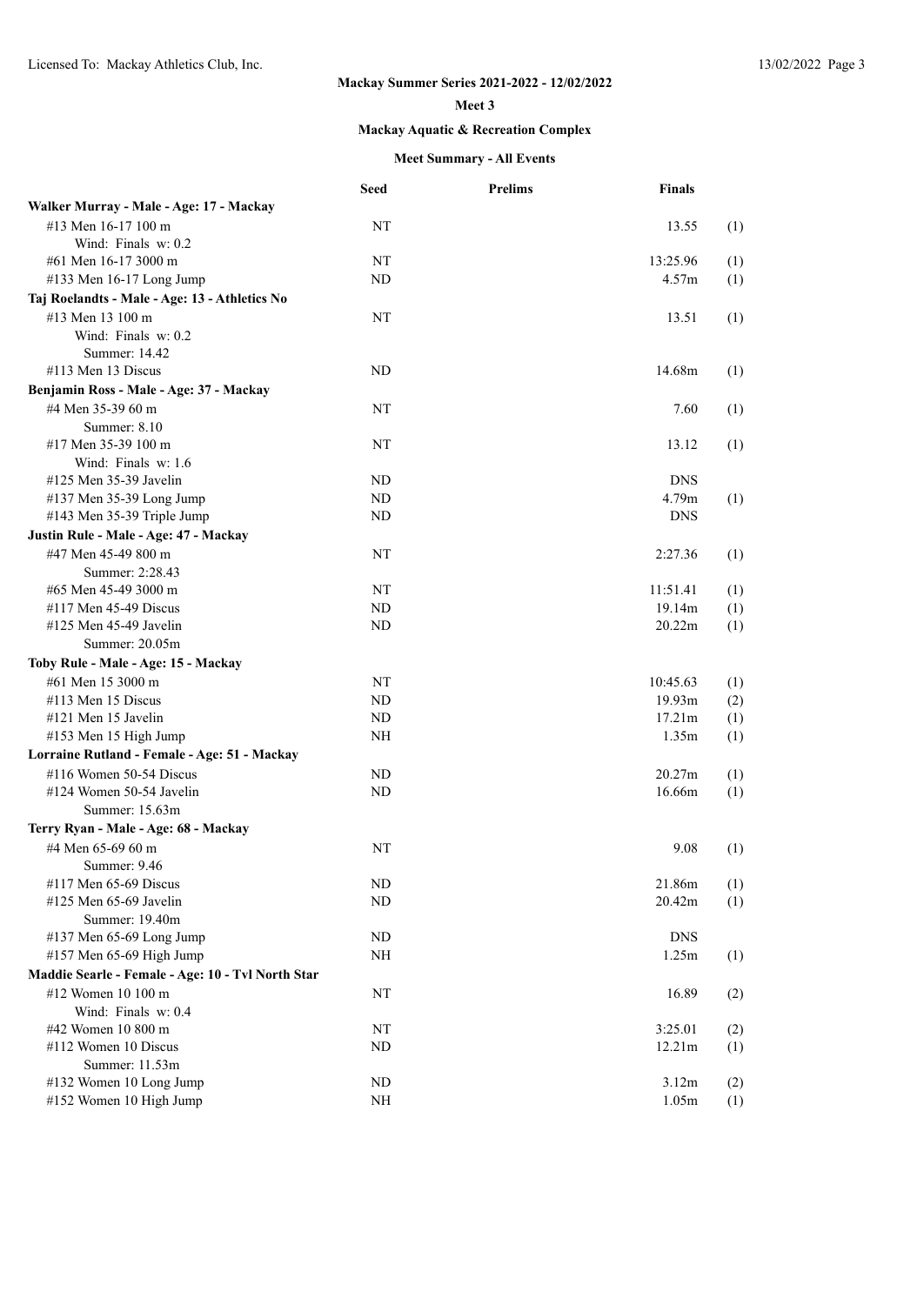#### **Meet 3**

## **Mackay Aquatic & Recreation Complex**

|                                                | <b>Seed</b> | <b>Prelims</b> | <b>Finals</b>     |     |
|------------------------------------------------|-------------|----------------|-------------------|-----|
| Peyton Smith - Female - Age: 9 - Ross River    |             |                |                   |     |
| #1 Girls 9 60 m                                | NT          |                | 10.15             | (1) |
| Summer: 10.28                                  |             |                |                   |     |
| #10 Girls 9 100 m                              | NT          |                | 16.18             | (1) |
| Summer: 16.29                                  |             |                |                   |     |
| #40 Girls 9 800 m                              | NT          |                | 3:09.47           | (1) |
| Summer: 3:21.08                                |             |                |                   |     |
| #110 Women 9 Discus                            | <b>ND</b>   |                | 16.21m            | (1) |
| #130 Girls 9 Long Jump                         | ND          |                | 3.02m             | (1) |
| Ryder Smith - Male - Age: 5 - Ross River       |             |                |                   |     |
| #2 Boys 5 60 m                                 | NT          |                | 14.74             | (1) |
| #11 Boys 5 100 m                               | NT          |                | 25.11             | (1) |
| $\#111$ Men 5 Discus                           | <b>ND</b>   |                | 6.01 <sub>m</sub> | (1) |
| #131 Boys 5 Long Jump                          | <b>ND</b>   |                | 1.24m             | (1) |
| Katrina Terieta - Female - Age: 11 - Mackay    |             |                |                   |     |
| #12 Women 11 100 m                             | NT          |                | <b>DNS</b>        |     |
| #112 Women 11 Discus                           | ND          |                | <b>DNS</b>        |     |
| #132 Women 11 Long Jump                        | ND          |                | <b>DNS</b>        |     |
| #152 Women 11 High Jump                        | NH          |                | <b>DNS</b>        |     |
| Rodney Terieta - Male - Age: 12 - Mackay       |             |                |                   |     |
| #13 Men 12 100 m                               | NT          |                | <b>DNS</b>        |     |
| $\#113$ Men 12 Discus                          | ND          |                | <b>DNS</b>        |     |
| #133 Men 12 Long Jump                          | ND          |                | <b>DNS</b>        |     |
| #153 Men 12 High Jump                          | NH          |                | <b>DNS</b>        |     |
| Ngakau Ufton - Male - Age: 18 - Athletics No   |             |                |                   |     |
| #13 Men 18-19 100 m                            | NT          |                | 11.47             | (1) |
| Wind: Finals w: 0.2                            |             |                |                   |     |
| Summer: 11.65                                  |             |                |                   |     |
| #15 Men 14+ 100 m Open                         | NT          |                | 11.56             | (1) |
| Wind: Finals w: 1.6                            |             |                |                   |     |
| Chloe Waples - Female - Age: 13 - Athletics No |             |                |                   |     |
| #42 Women 13 800 m                             | NT          |                | 2:50.66           | (1) |
| Summer: 3:05.36                                |             |                |                   |     |
| #138 Women 13 Triple Jump                      | ND          |                | <b>DNS</b>        |     |
| #152 Women 13 High Jump                        | NH          |                | 1.30 <sub>m</sub> | (1) |
| Andrew Wieland - Male - Age: 44 - Moranbah     |             |                |                   |     |
|                                                |             |                |                   |     |
| #47 Men 40-44 800 m<br>#65 Men 40-44 3000 m    | NT          |                | 2:35.75           | (1) |
|                                                | NT          |                | 11:08.70          | (1) |
| Callum Wieland - Male - Age: 11 - Moranbah     |             |                |                   |     |
| #13 Men 11 100 m                               | NT          |                | 16.12             | (2) |
| Wind: Finals w: 2.1                            |             |                |                   |     |
| #43 Men 11 800 m                               | NT          |                | <b>DNS</b>        |     |
| #113 Men 11 Discus                             | ND          |                | <b>FOUL</b>       |     |
| #133 Men 11 Long Jump                          | ND          |                | <b>FOUL</b>       |     |
| #153 Men 11 High Jump                          | NH          |                | 1.10 <sub>m</sub> | (1) |
| Keonie Wieland - Female - Age: 13 - Moranbah   |             |                |                   |     |
| #12 Women 13 100 m                             | NT          |                | 14.35             | (1) |
| Wind: Finals w: 1.8                            |             |                |                   |     |
| #112 Women 13 Discus                           | <b>ND</b>   |                | 18.71m            | (1) |
| Summer: 15.91m                                 |             |                |                   |     |
| #120 Women 13 Javelin                          | ND          |                | 16.13m            | (1) |
| #132 Women 13 Long Jump                        | ND          |                | 4.29m             | (1) |
| Summer: 4.14m                                  |             |                |                   |     |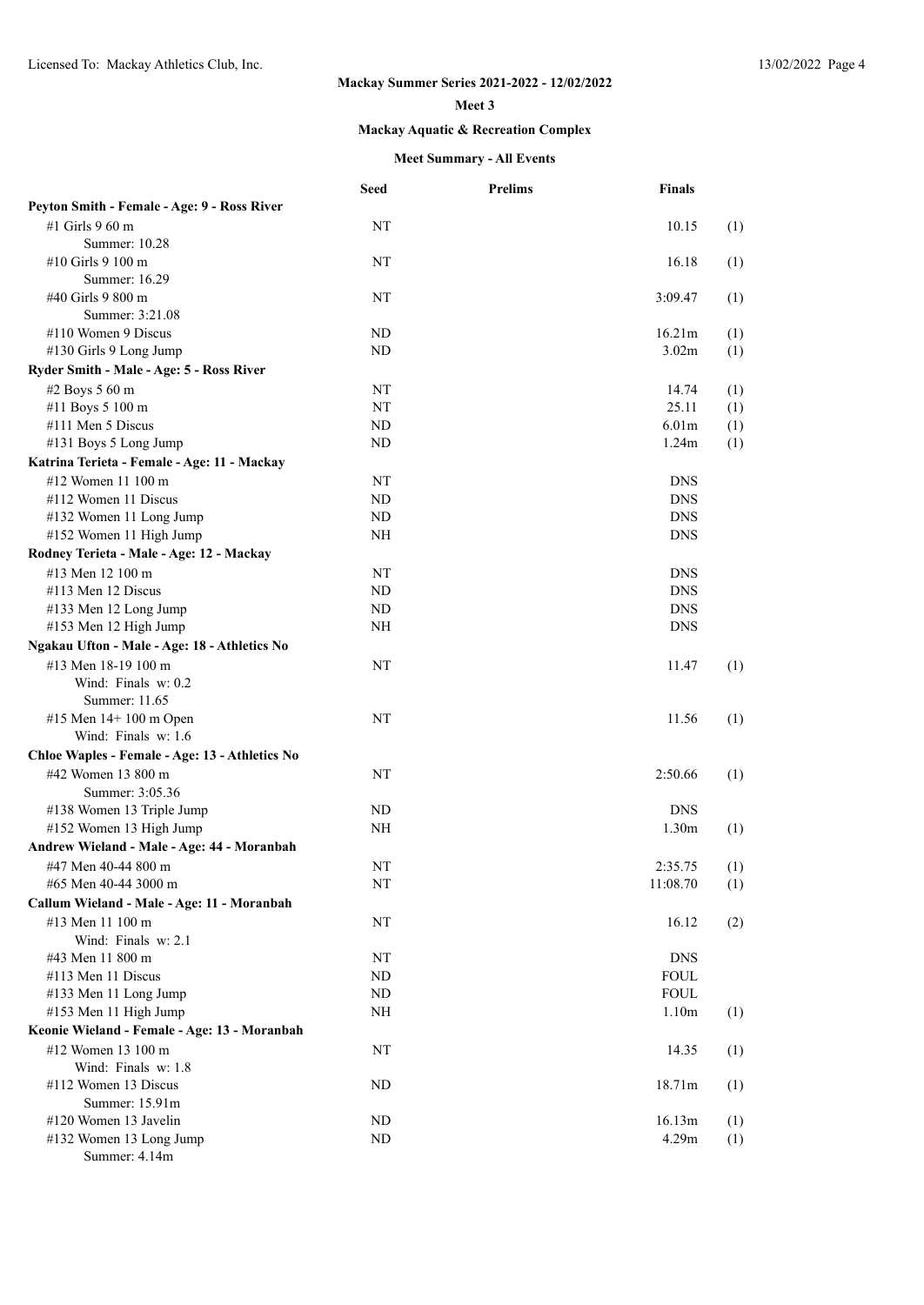#### **Meet 3**

## **Mackay Aquatic & Recreation Complex**

#### **Meet Summary - All Events**

|                                               | <b>Seed</b> | <b>Prelims</b> | <b>Finals</b>     |     |
|-----------------------------------------------|-------------|----------------|-------------------|-----|
| Kristie Wieland - Female - Age: 43 - Moranbah |             |                |                   |     |
| #3 Women $40-44$ 60 m                         | NT          |                | 10.63             | (2) |
| #16 Women 40-44 100 m                         | NT          |                | 18.60             | (1) |
| Wind: Finals w: 1.6                           |             |                |                   |     |
| $\#116$ Women 40-44 Discus                    | ND          |                | 19.42m            | (1) |
| #124 Women 40-44 Javelin                      | ND          |                | 19.38m            | (2) |
| $\#136$ Women 40-44 Long Jump                 | ND          |                | 3.04 <sub>m</sub> | (2) |
| Lily Woods - Female - Age: 12 - Old Athletic  |             |                |                   |     |
| $\#12$ Women 12 100 m                         | NT          |                | 14.12             | (1) |
| Wind: Finals w: 0.4                           |             |                |                   |     |
| $\#132$ Women 12 Long Jump                    | ND          |                | 4.50 <sub>m</sub> | (1) |
| Summer: 4.08m                                 |             |                |                   |     |
| #138 Women 12 Triple Jump                     | ND          |                | 9.20 <sub>m</sub> | (1) |
| Johnny Ziegeler - Male - Age: 13 - Mackay     |             |                |                   |     |
| #13 Men 13 100 m                              | NT          |                | 14.75             | (2) |
| Wind: Finals $w: 0.2$                         |             |                |                   |     |

**Total Athletes: 41**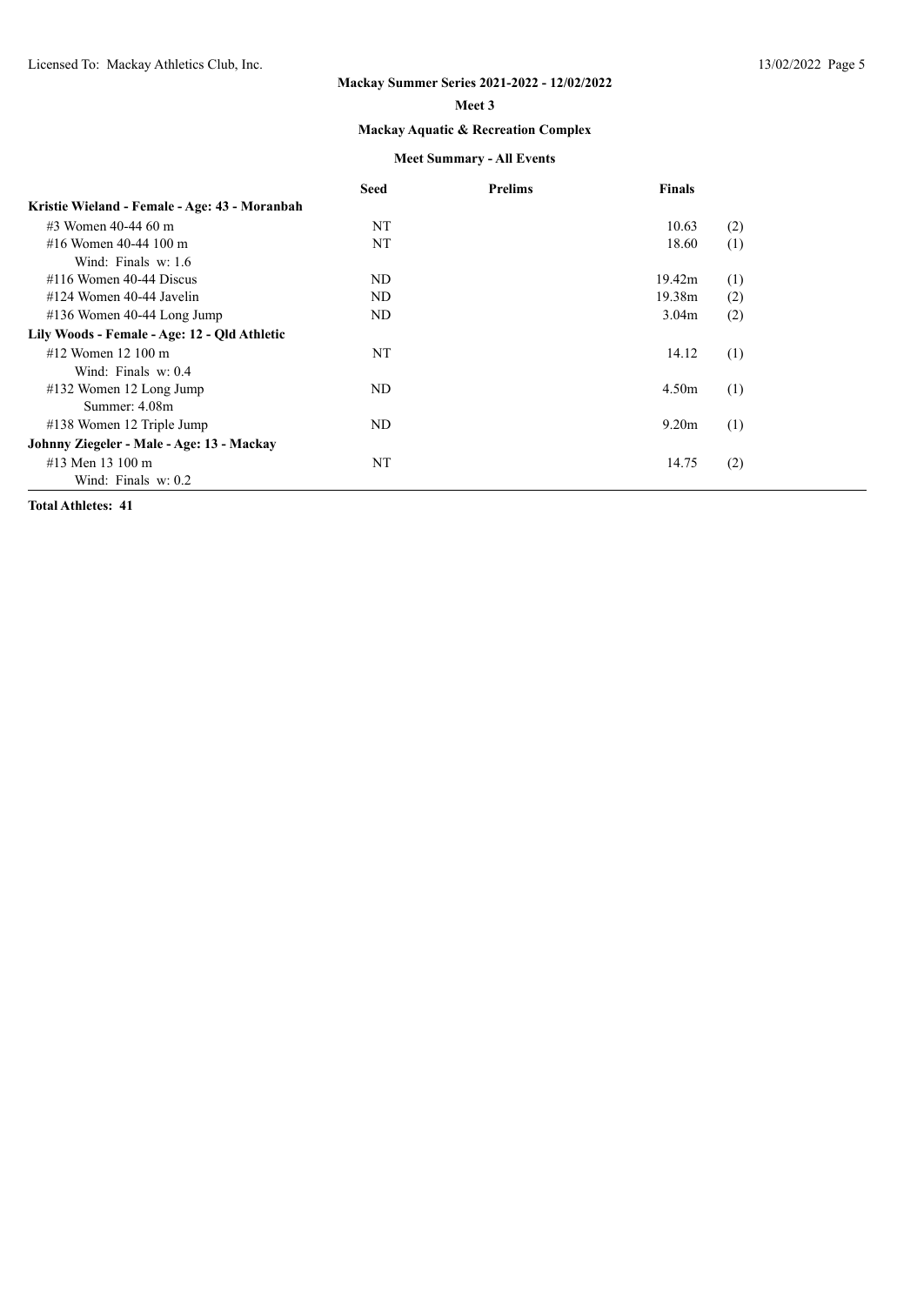| 14.42   | 20/11/2021       | Jorja Stewart - Emerald        |
|---------|------------------|--------------------------------|
| 13.34   | 12/02/2022       | Lanah Kerr - Moranbah          |
| 10.35   | 20/11/2021       | Peyton Smith - Ross River      |
| 10.15   | 12/02/2022       | Peyton Smith - Ross River      |
| 13.72   | 20/11/2021       | Bodhi Fatnowna - Mackay        |
| 13.08   | 22/01/2022       | Bodhi Fatnowna - Mackay        |
| 11.20   | 22/01/2022       | Billy Morris - Ross River      |
| 10.36   | 20/11/2021       | Flynn Stewart - Emerald        |
| 9.25    | 20/11/2021       | Patrick Adamson - Mackay       |
| 8.91    | 20/11/2021       | Anna Tempany - Tablelands      |
| 8.90    | 12/02/2022       | Madeleine Moller - Mackay      |
| 9.34    | 20/11/2021       | Lorraine Rutland - Mackay      |
| 7.68    | 12/02/2022       | Miles Kerr - Athletics No      |
| 7.60    | 12/02/2022       | Benjamin Ross - Mackay         |
| 8.94    | 22/01/2022       | Andrew Wieland - Moranbah      |
|         |                  |                                |
| 9.23    | 20/11/2021       | Justin Rule - Mackay           |
|         | 9.08 12/02/2022  | Terry Ryan - Mackay            |
| 10.56   | 20/11/2021       | Daniel Conroy - Mackay         |
| 22.13   | 22/01/2022       | Sarah-Maree Green - Ross River |
|         | 17.73 22/01/2022 | Isla Hazeltine - Whitsunday    |
|         | 16.18 12/02/2022 | Peyton Smith - Ross River      |
| 25.11   | 12/02/2022       | Ryder Smith - Ross River       |
| 21.70   | 22/01/2022       | Max Radovic - Mackay           |
| 18.49   | 22/01/2022       | Billy Morris - Ross River      |
| 18.20   | 22/01/2022       | Lachie Colless - North Mackay  |
| 15.50   | 22/01/2022       | Tahlia McGilvray - Mackay      |
| 14.98   | 22/01/2022       | Lanie Hazeltine - Whitsunday   |
| 13.99   | 22/01/2022       | Savana Johnson - Ross River    |
| 14.21   | 22/01/2022       | Isabella Webb - Mackay         |
| 14.20   | 12/02/2022       | Amelia Marriott - Mackay       |
| 15.35   | 22/01/2022       | Patrick Adamson - Mackay       |
| 15.35   | 12/02/2022       | Blake Lewis - Athletics No     |
| 13.51   | 12/02/2022       | Taj Roelandts - Athletics No   |
| 12.50   | 22/01/2022       | Jacob Adams - Athletics No     |
| 11.44   | 22/01/2022       | Jarves Robin - Athletics No    |
|         | 11.47 12/02/2022 |                                |
|         |                  | Ngakau Ufton - Athletics No    |
| 11.56   | 12/02/2022       | Ngakau Ufton - Athletics No    |
| 14.31   | 22/01/2022       | Anna Tempany - Athletics No    |
| 17.74   | 22/01/2022       | Cathryn Hoar - Mackay          |
| 13.31   | 12/02/2022       | Miles Kerr - Athletics No      |
| 12.99   | 22/01/2022       | Benjamin Ross - Mackay         |
| 13.93   | 22/01/2022       | Andrew Wieland - Moranbah      |
| 35.30   | 22/01/2022       | Peyton Smith - Ross River      |
| 46.10   | 22/01/2022       | Ryken Gudge - Ross River       |
| 44.12   | 22/01/2022       | Lachie Colless - North Mackay  |
| 33.75   | 22/01/2022       | Tahlia McGilvray - Mackay      |
| 32.12   | 22/01/2022       | Lanie Hazeltine - Whitsunday   |
| 29.65   | 22/01/2022       | Savana Johnson - Ross River    |
| 30.54   | 22/01/2022       | Isabella Webb - Mackay         |
| 29.09   | 22/01/2022       | Kaitlin Bitossi - Ross River   |
| 26.84   | 22/01/2022       | Mikayla Webb - Mackay          |
| 34.00   | 22/01/2022       | Jack Detenon - Ross River      |
| 31.88   | 22/01/2022       | Mitchell Adams - Athletics No  |
| 33.83   | 22/01/2022       | Blake Lewis - Athletics No     |
| 29.68   | 22/01/2022       | Johnny Ziegeler - Mackay       |
|         | 22/01/2022       | Jacob Adams - Athletics No     |
| 26.45   |                  |                                |
| 1:13.89 | 20/11/2021       | Isabell Read - Mackay          |
| 1:14.14 | 20/11/2021       | Sienna Duncan - Mackay         |
| 1:10.76 | 20/11/2021       | Chloe Waples - North Mackay    |
| 1:15.49 | 20/11/2021       | Indya Burford - Mackay         |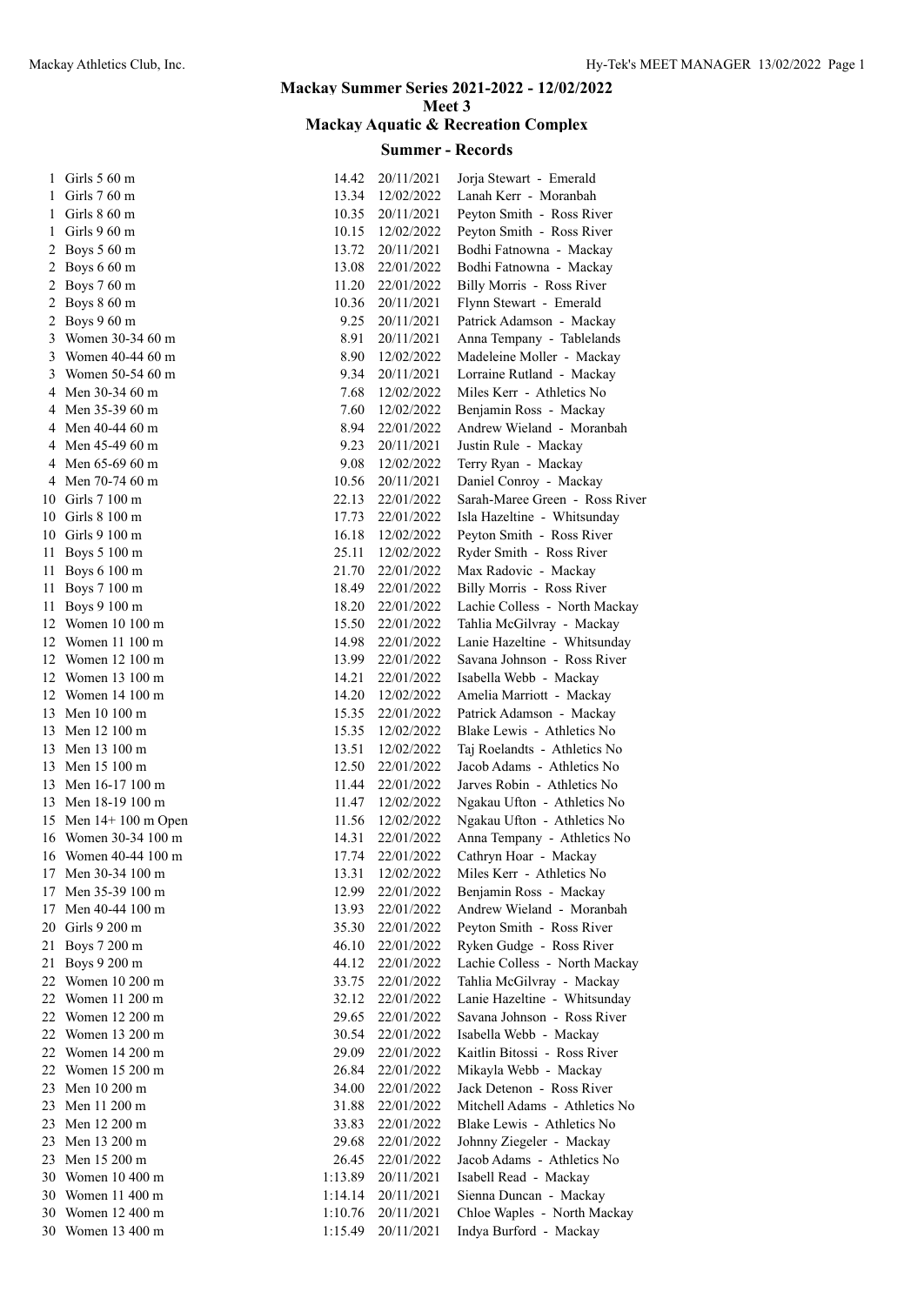| 31 Men 10 400 m                 | 1:13.47           | 20/11/2021       | Mitchell Adams - ANQ Base               |
|---------------------------------|-------------------|------------------|-----------------------------------------|
| 31 Men 12 400 m                 | 1:05.48           | 20/11/2021       | Dylan Ticehurst - Mackay                |
| 31 Men 14 400 m                 | 57.75             | 20/11/2021       | Cayleb Ticehurst - Mackay               |
| 31 Men 15 400 m                 | 58.18             | 20/11/2021       | Ethan Flaherty - North Mackay           |
| 31 Men 16-17 400 m              | 56.75             | 20/11/2021       | Jarves Robin - North Mackay             |
| 35 Men 40-44 400 m              | 1:01.40           | 20/11/2021       | Andrew Wieland - Moranbah               |
| 35 Men 45-49 400 m              | 1:01.60           | 20/11/2021       | Justin Rule - Mackay                    |
| 40 Girls 9 800 m                | 3:09.47           | 12/02/2022       | Peyton Smith - Ross River               |
| 41 Boys 9 800 m                 | 3:38.49           | 22/01/2022       | Lachie Colless - North Mackay           |
| 42 Women 10 800 m               | 2:53.83           | 12/02/2022       | Tahlia McGilvray - Mackay               |
| 42 Women 12 800 m               | 3:09.54           | 12/02/2022       | Marli Eden - Athletics No               |
| 42 Women 13 800 m               | 2:50.66           | 12/02/2022       | Chloe Waples - Athletics No             |
| 42 Women 14 800 m               | 2:50.84           | 12/02/2022       | Amelia Marriott - Mackay                |
| 42 Women 16-17 800 m            | 2:42.30           | 12/02/2022       | Matilda Dennison - Peak Perform         |
| 43 Men 10 800 m                 | 3:17.88           | 22/01/2022       | Jarvis Locher - Athletics No            |
| 43 Men 11 800 m                 | 3:09.02           | 22/01/2022       | Jaydon Green - Ross River               |
| 43 Men 12 800 m                 | 2:54.10           | 22/01/2022       | Blake Lewis - Athletics No              |
| 43 Men 13 800 m                 | 2:54.29           | 12/02/2022       | Jai Dennison - Athletics No             |
|                                 |                   |                  |                                         |
| 43 Men 14 800 m                 | 2:31.75           | 22/01/2022       | Benjamin Minchianski - Mackay           |
| 43 Men 15 800 m                 | 2:25.81           | 22/01/2022       | Toby Rule - Mackay                      |
| 47 Men 40-44 800 m              | 2:30.20           | 22/01/2022       | Andrew Wieland - Moranbah               |
| 47 Men 45-49 800 m              | 2:27.36           | 12/02/2022       | Justin Rule - Mackay                    |
| 50 Women 10 1500 m              | 5:34.50           | 20/11/2021       | veronika parfenyuk-crowden - Ross River |
| 50 Women 12 1500 m              | 6:09.00           | 20/11/2021       | Chloe Waples - North Mackay             |
| 51 Men 10 1500 m                | 6:37.20           | 20/11/2021       | Samuel Colless - North Mackay           |
| 51 Men 13 1500 m                | 5:07.70           | 20/11/2021       | Benjamin Minchianski - Mackay           |
| 51 Men 14 1500 m                | 4:42.50           | 20/11/2021       | Toby Rule - Mackay                      |
| 51 Men 16-17 1500 m             | 4:22.40           | 20/11/2021       | Oliver Rule - Mackay                    |
| 55 Men 40-44 1500 m             | 5:09.90           | 20/11/2021       | Andrew Wieland - Moranbah               |
| 55 Men 45-49 1500 m             | 4:43.10           | 20/11/2021       | Roland Henderson - Whit Running         |
| 61 Men 14 3000 m                | 12:18.66          | 12/02/2022       | Benjamin Minchianski - Mackay           |
| 61 Men 15 3000 m                | 10:45.63          | 12/02/2022       | Toby Rule - Mackay                      |
| 61 Men 16-17 3000 m             | 13:25.96          | 12/02/2022       | Walker Murray - Mackay                  |
| 65 Men 40-44 3000 m             | 11:08.70          | 12/02/2022       | Andrew Wieland - Moranbah               |
| 65 Men 45-49 3000 m             | 11:51.41          | 12/02/2022       | Justin Rule - Mackay                    |
| 70 Women 12 80 m Hurdles 76.2cm | 18.67             | 22/01/2022       | Clara Locher - Athletics No             |
| 70 Women 13 80 m Hurdles 76.2cm | 14.11             | 22/01/2022       | Hayley Colless - North Mackay           |
| 71 Men 13 90 m Hurdles 76.2cm   | 18.85             | 22/01/2022       | Matthew Green - Ross River              |
| 72 Women 14 90 m Hurdles 76.2cm | 19.62             | 22/01/2022       | Chelsea Whiting - Ross River            |
| 73 Men 15 100 m Hurdles 84.0cm  | 23.65             | 22/01/2022       | Toby Rule - Mackay                      |
| 100 Girls 5 Shot Put            | 2.66m             | 20/11/2021       | Jorja Stewart - Emerald                 |
| 100 Girls 8 Shot Put            | 4.44m             | 20/11/2021       | Peyton Smith - Ross River               |
| 100 Girls 9 Shot Put            | 5.47m             | 20/11/2021       | Maddie Searle - Tvl North Star          |
| 101 Boys 5 Shot Put             | 3.10 <sub>m</sub> | 20/11/2021       | Bodhi Fatnowna - Mackay                 |
| 101 Boys 6 Shot Put             | 4.14m             | 22/01/2022       | Bodhi Fatnowna - Mackay                 |
| 101 Boys 7 Shot Put             |                   | 4.93m 22/01/2022 | Billy Morris - Ross River               |
| 101 Boys 8 Shot Put             | 3.76m             | 20/11/2021       | Lachie Colless - North Mackay           |
| 101 Boys 9 Shot Put             | 6.40m             | 20/11/2021       | Jarvis Locher - North Mackay            |
| 102 Women 10 Shot Put           | 5.71m             | 20/11/2021       | Katrina Terieta - Mackay                |
| 102 Women 11 Shot Put           | 6.93 <sub>m</sub> | 22/01/2022       | Lanie Hazeltine - Whitsunday            |
| 102 Women 12 Shot Put           | 7.95m             | 22/01/2022       | Savana Johnson - Ross River             |
| 102 Women 14 Shot Put           | 9.56m             | 22/01/2022       | Kaitlin Bitossi - Ross River            |
| 103 Men 10 Shot Put             | 8.92 <sub>m</sub> | 20/11/2021       | Seth Lowis - North Mackay               |
| 103 Men 11 Shot Put             | 7.15m             | 22/01/2022       | Seth Lowis - Athletics No               |
| 103 Men 12 Shot Put             | 7.23m             | 22/01/2022       | Blake Lewis - Athletics No              |
| 103 Men 15 Shot Put             | 13.22m            | 20/11/2021       | James Galea - Mackay                    |
| 105 Men 14+ Shot Put Open       | 9.48m             | 20/11/2021       | James Galea - Mackay                    |
| 106 Women 40-44 Shot Put        | 8.00m             | 22/01/2022       | Cathryn Hoar - Mackay                   |
| 106 Women 50-54 Shot Put        | 8.26m             | 20/11/2021       | Lorraine Rutland - Mackay               |
| 107 Men 35-39 Shot Put          |                   | 8.72m 22/01/2022 | Benjamin Ross - Mackay                  |
|                                 |                   |                  |                                         |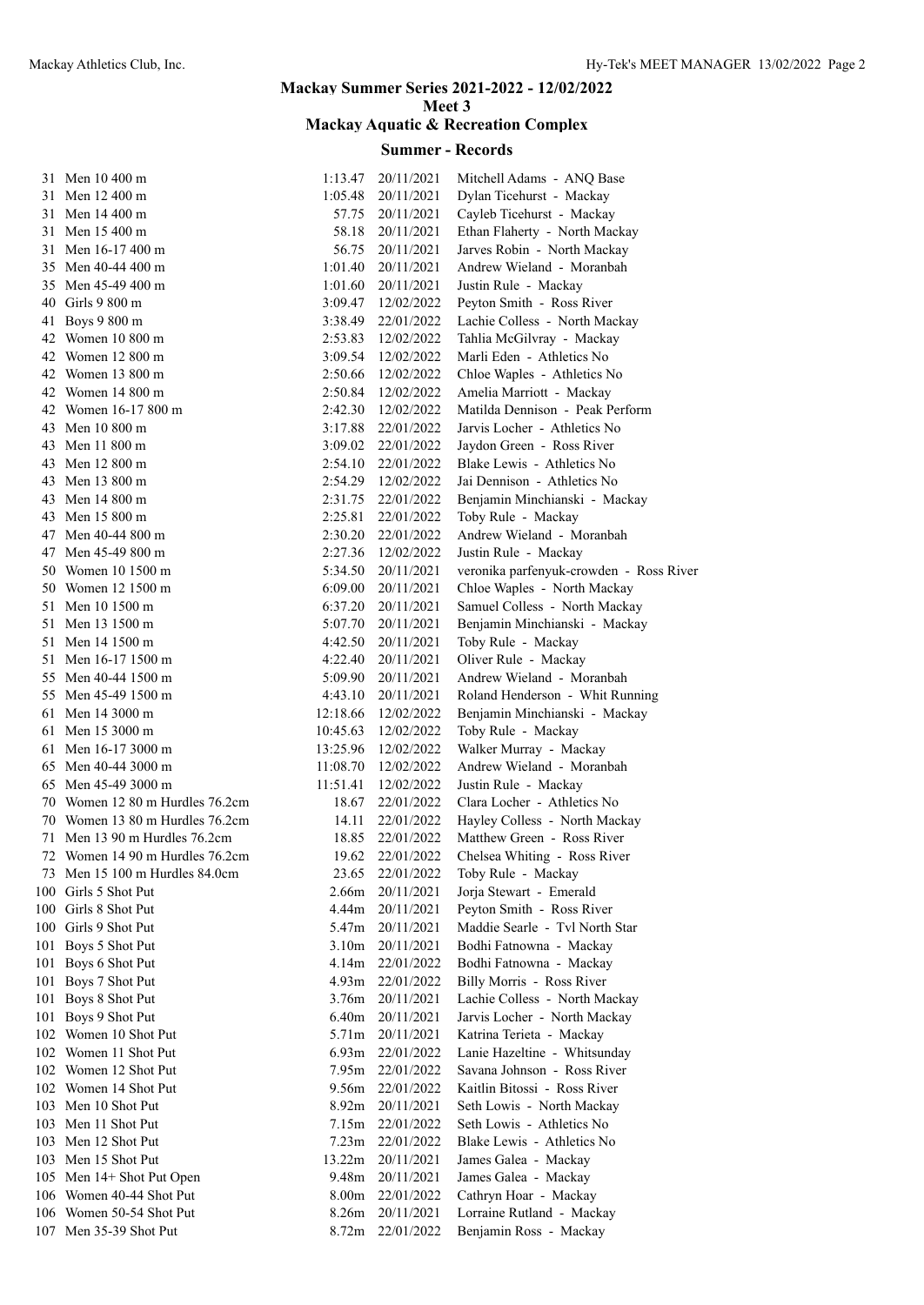| 107 | Men 50-54 Shot Put                        |
|-----|-------------------------------------------|
| 107 | Men 65-69 Shot Put                        |
| 107 | Men 70-74 Shot Put                        |
| 107 | Men 80-84 Shot Put                        |
| 110 | Women 7 Discus                            |
| 110 | Women 9 Discus                            |
| 111 | Men 5 Discus                              |
| 111 | Men 6 Discus                              |
| 111 | Men 7 Discus                              |
| 111 | Men 9 Discus                              |
| 112 | Women 10 Discus                           |
| 112 | Women 11 Discus                           |
| 112 |                                           |
|     | Women 12 Discus                           |
| 112 | Women 13 Discus                           |
| 112 | Women 14 Discus                           |
| 113 | Men 10 Discus                             |
| 113 | Men 11 Discus                             |
| 113 | Men 12 Discus                             |
| 113 | Men 13 Discus                             |
| 113 | Men 15 Discus                             |
| 116 | Women 40-44 Discus                        |
| 116 | Women 50-54 Discus                        |
| 117 | Men 35-39 Discus                          |
| 117 | Men 45-49 Discus                          |
| 117 | Men 65-69 Discus                          |
| 117 | Men 80-84 Discus                          |
| 120 | Women 12 Javelin                          |
| 120 | Women 13 Javelin                          |
| 121 | Men 12 Javelin                            |
| 121 | Men 14 Javelin                            |
| 121 | Men 15 Javelin                            |
| 124 | Women 40-44 Javelin                       |
| 124 | Women 50-54 Javelin                       |
| 125 | Men 35-39 Javelin                         |
| 125 | Men 45-49 Javelin                         |
| 125 | Men 50-54 Javelin                         |
| 125 | Men 65-69 Javelin                         |
| 125 | Men 70-74 Javelin                         |
| 125 | Men 80-84 Javelin                         |
| 130 | Girls 5 Long Jump                         |
| 130 | Girls 7 Long Jump                         |
| 130 | Girls 8 Long Jump                         |
| 130 | Girls 9 Long Jump                         |
| 131 | Boys 5 Long Jump                          |
| 131 | Boys 6 Long Jump                          |
| 131 | Boys 7 Long Jump                          |
| 131 |                                           |
|     | Boys 8 Long Jump                          |
| 131 | Boys 9 Long Jump                          |
| 132 | Women 10 Long Jump                        |
| 132 | Women 11 Long Jump                        |
| 132 | Women 12 Long Jump                        |
| 132 | Women 13 Long Jump                        |
| 132 | Women 14 Long Jump<br>Women 16-17 Long Ju |
| 132 |                                           |
| 133 | Men 10 Long Jump                          |
| 133 | Men 11 Long Jump                          |
| 133 | Men 12 Long Jump                          |
| 133 | Men 13 Long Jump                          |
| 133 | Men 14 Long Jump                          |
| 122 | 1.5.7                                     |

| 107 Men 50-54 Shot Put    |                   | 6.94m 20/11/2021  | Kevin Galea - Mackay                  |
|---------------------------|-------------------|-------------------|---------------------------------------|
| 107 Men 65-69 Shot Put    | 6.60m             | 20/11/2021        | Terry Ryan - Mackay                   |
| 107 Men 70-74 Shot Put    | 6.52m             | 20/11/2021        | Daniel Conroy - Mackay                |
| 107 Men 80-84 Shot Put    | 6.47m             | 20/11/2021        | Anthony Galea - Mackay                |
| 110 Women 7 Discus        |                   | 6.75m 12/02/2022  | Lanah Kerr - Moranbah                 |
| 110 Women 9 Discus        | 16.33m            | 22/01/2022        | Peyton Smith - Ross River             |
| 111 Men 5 Discus          | 6.01m             | 12/02/2022        | Ryder Smith - Ross River              |
| 111 Men 6 Discus          | 9.43m             | 22/01/2022        | Max Radovic - Mackay                  |
| 111 Men 7 Discus          | 10.18m            | 22/01/2022        | Billy Morris - Ross River             |
| 111 Men 9 Discus          | 12.16m            | 22/01/2022        | Lachie Colless - North Mackay         |
| 112 Women 10 Discus       |                   | 12.21m 12/02/2022 | Maddie Searle - Tvl North Star        |
| 112 Women 11 Discus       |                   | 12.73m 22/01/2022 | Lanie Hazeltine - Whitsunday          |
| 112 Women 12 Discus       |                   | 18.55m 22/01/2022 | Savana Johnson - Ross River           |
| 112 Women 13 Discus       |                   | 18.71m 12/02/2022 | Keonie Wieland - Moranbah             |
| 112 Women 14 Discus       | 24.08m            | 22/01/2022        | Kaitlin Bitossi - Ross River          |
|                           |                   |                   |                                       |
| 113 Men 10 Discus         | 14.50m            | 22/01/2022        | Jarvis Locher - Athletics No          |
| 113 Men 11 Discus         | 25.80m            | 22/01/2022        | Seth Lowis - Athletics No             |
| 113 Men 12 Discus         | 20.10m            | 22/01/2022        | Matthew Minchianski - Mackay          |
| 113 Men 13 Discus         | 14.68m            | 12/02/2022        | Taj Roelandts - Athletics No          |
| 113 Men 15 Discus         | 21.80m            | 22/01/2022        | Jacob Adams - Athletics No            |
| 116 Women 40-44 Discus    | 21.29m            | 22/01/2022        | Cathryn Hoar - Mackay                 |
| 116 Women 50-54 Discus    | 20.27m            | 12/02/2022        | Lorraine Rutland - Mackay             |
| 117 Men 35-39 Discus      | 27.30m            | 22/01/2022        | Benjamin Ross - Mackay                |
| 117 Men 45-49 Discus      | 19.36m            | 22/01/2022        | Justin Rule - Mackay                  |
| 117 Men 65-69 Discus      |                   | 21.86m 12/02/2022 | Terry Ryan - Mackay                   |
| 117 Men 80-84 Discus      |                   | 13.66m 22/01/2022 | Anthony Galea - Mackay                |
| 120 Women 12 Javelin      | 14.75m            | 20/11/2021        | Hayley Colless - North Mackay         |
| 120 Women 13 Javelin      |                   | 16.13m 12/02/2022 | Keonie Wieland - Moranbah             |
| 121 Men 12 Javelin        | 27.13m            | 20/11/2021        | Dylan Ticehurst - Mackay              |
| 121 Men 14 Javelin        | 19.77m            | 20/11/2021        | Toby Rule - Mackay                    |
| 121 Men 15 Javelin        | 17.21m            | 12/02/2022        | Toby Rule - Mackay                    |
| 124 Women 40-44 Javelin   | 21.36m            | 20/11/2021        | Cathryn Hoare - Mackay                |
| 124 Women 50-54 Javelin   | 16.66m            | 12/02/2022        | Lorraine Rutland - Mackay             |
| 125 Men 35-39 Javelin     | 34.66m            | 20/11/2021        | Benjamin Ross - Mackay                |
| 125 Men 45-49 Javelin     |                   | 20.22m 12/02/2022 | Justin Rule - Mackay                  |
| 125 Men 50-54 Javelin     | 16.01m            | 20/11/2021        | Kevin Galea - Mackay                  |
| 125 Men 65-69 Javelin     |                   | 20.42m 12/02/2022 | Terry Ryan - Mackay                   |
| 125 Men 70-74 Javelin     | 15.85m            | 20/11/2021        | Daniel Conroy - Mackay                |
| 125 Men 80-84 Javelin     | 13.53m            | 20/11/2021        | Anthony Galea - Mackay                |
| 130 Girls 5 Long Jump     | 1.63 <sub>m</sub> | 20/11/2021        | Jorja Stewart - Emerald               |
| 130 Girls 7 Long Jump     | 2.13 <sub>m</sub> | 22/01/2022        | Sarah-Maree Green - Ross River        |
| 130 Girls 8 Long Jump     | 2.97 <sub>m</sub> | 20/11/2021        | Peyton Smith - Ross River             |
| 130 Girls 9 Long Jump     | 3.20 <sub>m</sub> | 20/11/2021        | Maddie Searle - Tvl North Star        |
|                           | 1.82m             | 20/11/2021        | jasper parfenyuk-crowden - Ross River |
| 131 Boys 5 Long Jump      |                   |                   |                                       |
| 131 Boys 6 Long Jump      | 1.99 <sub>m</sub> | 22/01/2022        | Bodhi Fatnowna - Mackay               |
| 131 Boys 7 Long Jump      | 2.63 <sub>m</sub> | 22/01/2022        | Billy Morris - Ross River             |
| 131 Boys 8 Long Jump      | 2.86m             | 20/11/2021        | Flynn Stewart - Emerald               |
| 131 Boys 9 Long Jump      | 3.49 <sub>m</sub> | 20/11/2021        | Jarvis Locher - North Mackay          |
| 132 Women 10 Long Jump    | 3.85m             | 20/11/2021        | Katrina Terieta - Mackay              |
| 132 Women 11 Long Jump    | 3.78 <sub>m</sub> | 22/01/2022        | Lanie Hazeltine - Whitsunday          |
| 132 Women 12 Long Jump    | 4.50 <sub>m</sub> | 12/02/2022        | Lily Woods - Qld Athletic             |
| 132 Women 13 Long Jump    | 4.29m             | 12/02/2022        | Keonie Wieland - Moranbah             |
| 132 Women 14 Long Jump    | 4.10 <sub>m</sub> | 12/02/2022        | Amelia Marriott - Mackay              |
| 132 Women 16-17 Long Jump | 5.30m             | 22/01/2022        | Taylah Atkins - Tvl North Star        |
| 133 Men 10 Long Jump      | 3.63 <sub>m</sub> | 20/11/2021        | Mitchell Adams - ANQ Base             |
| 133 Men 11 Long Jump      | 3.95m             | 20/11/2021        | Rodney Terieta - Mackay               |
| 133 Men 12 Long Jump      | 4.91 <sub>m</sub> | 20/11/2021        | Dylan Ticehurst - Mackay              |
| 133 Men 13 Long Jump      | 3.90 <sub>m</sub> | 22/01/2022        | Matthew Green - Ross River            |
| 133 Men 14 Long Jump      | 4.55m             | 20/11/2021        | Cayleb Ticehurst - Mackay             |
| 133 Men 15 Long Jump      | 5.30m             | 20/11/2021        | Ethan Flaherty - North Mackay         |